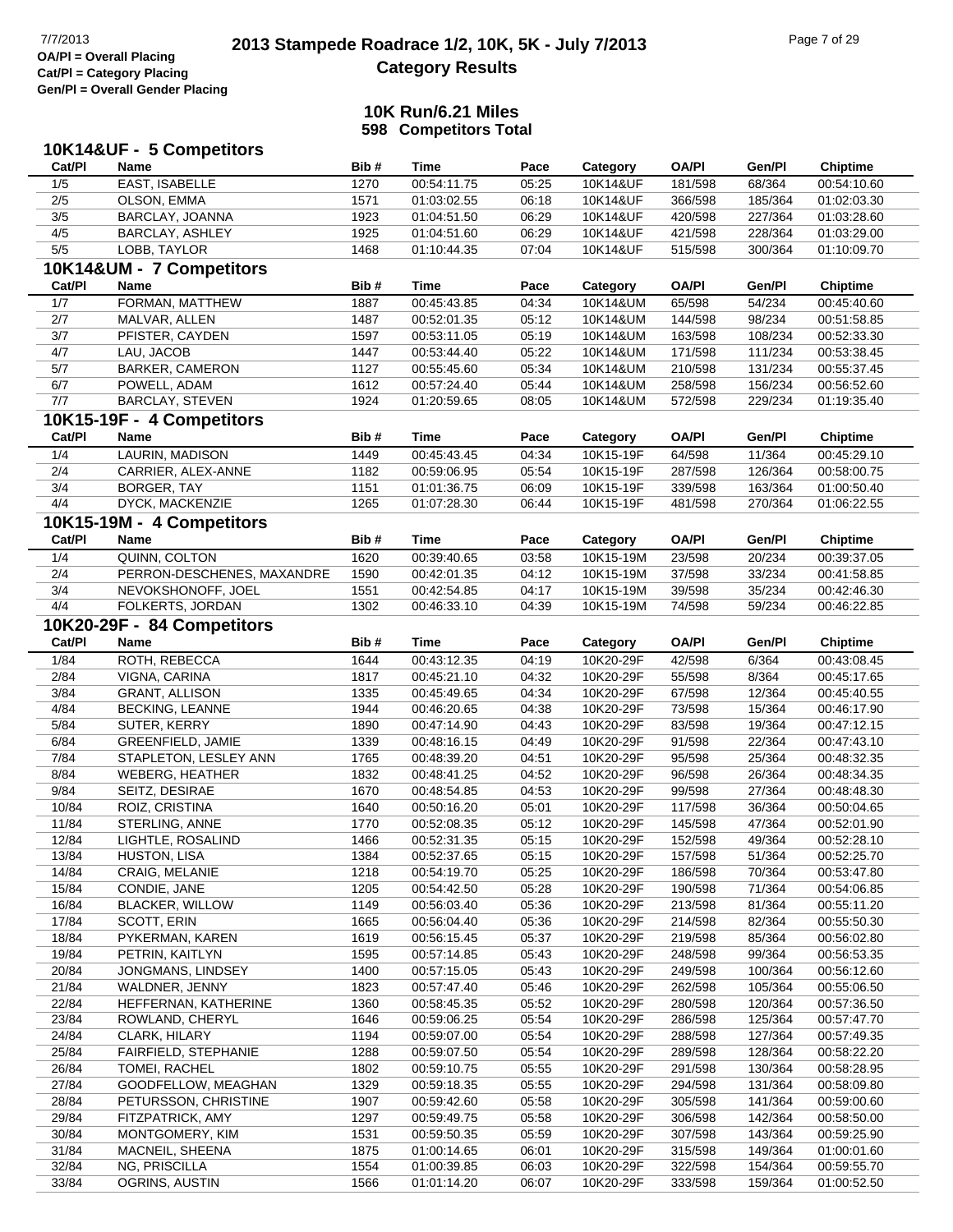# **2013 Stampede Roadrace 1/2, 10K, 5K - July 7/2013** Page 8 of 29 Page 8 of 29 **Category Results**

### **10K Run/6.21 Miles 598 Competitors Total**

#### **10K20-29F - 84 Competitors**

| Cat/PI | Name                       | Bib# | Time        | Pace  | Category  | <b>OA/PI</b> | Gen/Pl  | <b>Chiptime</b> |
|--------|----------------------------|------|-------------|-------|-----------|--------------|---------|-----------------|
| 34/84  | DUHAULT, TERRA             | 1260 | 01:01:20.60 | 06:08 | 10K20-29F | 334/598      | 160/364 | 01:00:49.30     |
| 35/84  | VERVILLE, CANDACE          | 1816 | 01:01:37.80 | 06:09 | 10K20-29F | 340/598      | 164/364 | 01:00:45.15     |
| 36/84  | VERVILLE, CAIRA            | 1815 | 01:01:50.05 | 06:11 | 10K20-29F | 343/598      | 166/364 | 01:00:57.30     |
| 37/84  | BERQUIST, DANA             | 1143 | 01:01:55.60 | 06:11 | 10K20-29F | 347/598      | 169/364 | 01:01:26.85     |
| 38/84  | CULBERT, LINDSAY           | 1225 | 01:02:21.55 | 06:14 | 10K20-29F | 352/598      | 173/364 | 01:01:29.10     |
| 39/84  | WONG, LIZ                  | 1849 | 01:03:03.25 | 06:18 | 10K20-29F | 368/598      | 186/364 | 01:02:33.25     |
| 40/84  | FARNELL, JESSICA           | 1291 | 01:03:15.05 | 06:19 | 10K20-29F | 374/598      | 190/364 | 01:03:09.45     |
| 41/84  | ROKOSH, EMMA               | 1641 | 01:04:00.30 | 06:24 | 10K20-29F | 397/598      | 209/364 | 01:03:29.80     |
| 42/84  | MOYNIHAN, DANA             | 1899 | 01:04:12.35 | 06:25 | 10K20-29F | 400/598      | 211/364 | 01:03:44.00     |
| 43/84  | ROTTLER, KRISTIN           | 1645 | 01:04:14.90 | 06:25 | 10K20-29F | 401/598      | 212/364 | 01:04:06.60     |
| 44/84  | POVASCHUK, SHIZUKA         | 1611 | 01:04:40.05 | 06:28 | 10K20-29F | 410/598      | 219/364 | 01:04:00.15     |
| 45/84  | STEIN, MARINA              | 1768 | 01:04:46.30 | 06:28 | 10K20-29F | 414/598      | 221/364 | 01:04:36.35     |
| 46/84  | MERWIN, BRITNEY            | 1519 | 01:04:55.70 | 06:29 | 10K20-29F | 424/598      | 229/364 | 01:04:46.10     |
| 47/84  | KOKORUDZ, CHANTAL          | 1419 | 01:05:16.70 | 06:31 | 10K20-29F | 432/598      | 232/364 | 01:04:52.35     |
| 48/84  | EDWARDS, CHANTAL           | 1272 | 01:05:25.50 | 06:32 | 10K20-29F | 434/598      | 234/364 | 01:04:39.75     |
| 49/84  | DOULTON, LAURA             | 1255 | 01:05:30.60 | 06:33 | 10K20-29F | 438/598      | 237/364 | 01:05:06.40     |
| 50/84  | BENSMILLER, ASHLY          | 1138 | 01:05:40.75 | 06:34 | 10K20-29F | 440/598      | 239/364 | 01:05:23.60     |
| 51/84  | OWEN, JAMIE                | 1573 | 01:05:41.00 | 06:34 | 10K20-29F | 441/598      | 240/364 | 01:05:23.10     |
| 52/84  | WATTERWORTH, ELIZABETH     | 1830 | 01:05:42.20 | 06:34 | 10K20-29F | 442/598      | 241/364 | 01:05:13.65     |
| 53/84  | KRENZ, KAITLIN             | 1426 | 01:05:50.45 | 06:35 | 10K20-29F | 443/598      | 242/364 | 01:05:01.05     |
| 54/84  | PHILLIPS, JESSICA          | 1600 | 01:06:04.00 | 06:36 | 10K20-29F | 447/598      | 245/364 | 01:05:26.35     |
| 55/84  | PHILLIPS, JOHANNA          | 1601 | 01:06:04.00 | 06:36 | 10K20-29F | 448/598      | 246/364 | 01:05:26.35     |
| 56/84  | MILLER, LEAH               | 1523 | 01:06:10.10 | 06:37 | 10K20-29F | 449/598      | 247/364 | 01:05:13.85     |
| 57/84  | LOKE, CYNTHIA              | 1470 | 01:06:11.35 | 06:37 | 10K20-29F | 450/598      | 248/364 | 01:05:15.55     |
| 58/84  | FOLKERTS, DANIELLE         | 1301 | 01:06:27.40 | 06:38 | 10K20-29F | 456/598      | 252/364 | 01:06:17.10     |
| 59/84  | RIOS, CAMILA               | 1634 | 01:06:43.40 | 06:40 | 10K20-29F | 466/598      | 261/364 | 01:05:56.25     |
| 60/84  | SEREMETKOSKA, MARINELA     | 1672 | 01:06:48.65 | 06:40 | 10K20-29F | 468/598      | 263/364 | 01:06:28.40     |
| 61/84  | <b>BROCK, LINDSEY</b>      | 1160 | 01:06:48.75 | 06:40 | 10K20-29F | 470/598      | 265/364 | 01:06:27.90     |
| 62/84  | MCINTOSH, LYDIA            | 1501 | 01:07:05.95 | 06:42 | 10K20-29F | 476/598      | 267/364 | 01:06:20.00     |
| 63/84  | SEGUIN, JESSICA            | 1669 | 01:08:35.15 | 06:51 | 10K20-29F | 492/598      | 280/364 | 01:08:00.80     |
| 64/84  | <b>EWERT, CHRISTINA</b>    | 1287 | 01:08:44.70 | 06:52 | 10K20-29F | 495/598      | 282/364 | 01:08:05.65     |
| 65/84  | BASANEZ, KARLA             | 1884 | 01:09:30.95 | 06:57 | 10K20-29F | 501/598      | 288/364 | 01:08:30.40     |
| 66/84  | <b>WILSON, ASHLEY</b>      | 1846 | 01:09:45.90 | 06:58 | 10K20-29F | 502/598      | 289/364 | 01:08:55.85     |
| 67/84  | SANDHU, MANDEEP            | 1936 | 01:09:51.15 | 06:59 | 10K20-29F | 505/598      | 292/364 | 01:09:25.65     |
| 68/84  | NEUMANN, ROBERTA           | 1550 | 01:10:42.40 | 07:04 | 10K20-29F | 514/598      | 299/364 | 01:10:06.15     |
| 69/84  | CHAMBERLAIN, KAITLIN       | 1184 | 01:10:56.45 | 07:05 | 10K20-29F | 518/598      | 302/364 | 01:10:25.95     |
| 70/84  | CARTWRIGHT, STEPHANIE      | 1183 | 01:10:56.50 | 07:05 | 10K20-29F | 519/598      | 303/364 | 01:10:25.75     |
| 71/84  | KUIJPER, KIMBERLEY         | 1428 | 01:10:58.35 | 07:05 | 10K20-29F | 521/598      | 304/364 | 01:10:25.65     |
| 72/84  | WIECLAWEK, DANA            | 1843 | 01:11:11.20 | 07:07 | 10K20-29F | 524/598      | 305/364 | 01:10:25.65     |
| 73/84  | CHRISTIAN, LAUREN          | 1191 | 01:11:40.60 | 07:10 | 10K20-29F | 529/598      | 309/364 | 01:11:32.00     |
| 74/84  | HANSEN, LAURIE             | 1353 | 01:11:52.70 | 07:11 | 10K20-29F | 530/598      | 310/364 | 01:11:19.05     |
| 75/84  | PILON, ELYSHIA             | 1603 | 01:11:54.05 | 07:11 | 10K20-29F | 532/598      | 311/364 | 01:11:03.15     |
| 76/84  | <b>GERLACH, SUZANNE</b>    | 1318 | 01:14:07.30 | 07:24 | 10K20-29F | 546/598      | 320/364 | 01:13:40.55     |
| 77/84  | GIURGUIS, GINA             | 1325 | 01:19:18.55 | 07:55 | 10K20-29F | 566/598      | 338/364 | 01:18:56.60     |
| 78/84  | PINSENT, HOLLY             | 1604 | 01:21:19.15 | 08:07 | 10K20-29F | 576/598      | 347/364 | 01:18:49.50     |
| 79/84  | HALL, STACI                | 1942 | 01:21:19.40 | 08:07 | 10K20-29F | 577/598      | 348/364 | 01:18:50.45     |
| 80/84  | HANTZSCH, DARIA            | 1354 | 01:21:52.45 | 08:11 | 10K20-29F | 578/598      | 349/364 | 01:21:23.65     |
| 81/84  | RENSHAW, PRU               | 1629 | 01:23:58.70 | 08:23 | 10K20-29F | 582/598      | 351/364 | 01:23:12.85     |
| 82/84  | HACHEY, HONORINE           | 1883 | 01:28:36.70 | 08:51 | 10K20-29F | 588/598      | 356/364 | 01:27:33.75     |
| 83/84  | GOLDER, EMMA               | 1327 | 01:29:33.30 | 08:57 | 10K20-29F | 589/598      | 357/364 | 01:28:47.05     |
| 84/84  | LEIS, JOCELYN              | 1460 | 01:38:58.25 | 09:53 | 10K20-29F | 595/598      | 361/364 | 01:37:55.00     |
|        | 10K20-29M - 41 Competitors |      |             |       |           |              |         |                 |
| Cat/PI | Name                       | Bib# | <b>Time</b> | Pace  | Category  | <b>OA/PI</b> | Gen/Pl  | <b>Chiptime</b> |
| 1/41   | HATHEWAY, OLIVER           | 1358 | 00:33:43.30 | 03:22 | 10K20-29M | 1/598        | 1/234   | 00:33:43.15     |
| 2/41   | DYCK, JASON                | 1264 | 00:38:03.75 | 03:48 | 10K20-29M | 13/598       | 12/234  | 00:38:02.10     |
| 3/41   | DARCY, NOEL                | 1232 | 00:38:11.10 | 03:49 | 10K20-29M | 14/598       | 13/234  | 00:38:07.85     |
| 4/41   | ADAMS, ADRIAN              | 1103 | 00:38:44.75 | 03:52 | 10K20-29M | 16/598       | 15/234  | 00:38:42.15     |
| 5/41   | MOHALLY, JOHN              | 1530 | 00:40:55.90 | 04:05 | 10K20-29M | 31/598       | 27/234  | 00:40:53.90     |
| 6/41   | HICKEY, SEAN               | 1365 | 00:41:02.25 | 04:06 | 10K20-29M | 33/598       | 29/234  | 00:40:57.60     |
| 7/41   | LEWIS, GWYN                | 1464 | 00:43:52.15 | 04:23 | 10K20-29M | 46/598       | 40/234  | 00:43:46.05     |
| 8/41   | ALBION, DUNCAN             | 1108 | 00:43:53.05 | 04:23 | 10K20-29M | 47/598       | 41/234  | 00:43:45.50     |

9/41 WARK, SCOTT 1666 00:45:00.05 04:30 10K20-29M 52/598 45/234 00:44:43.45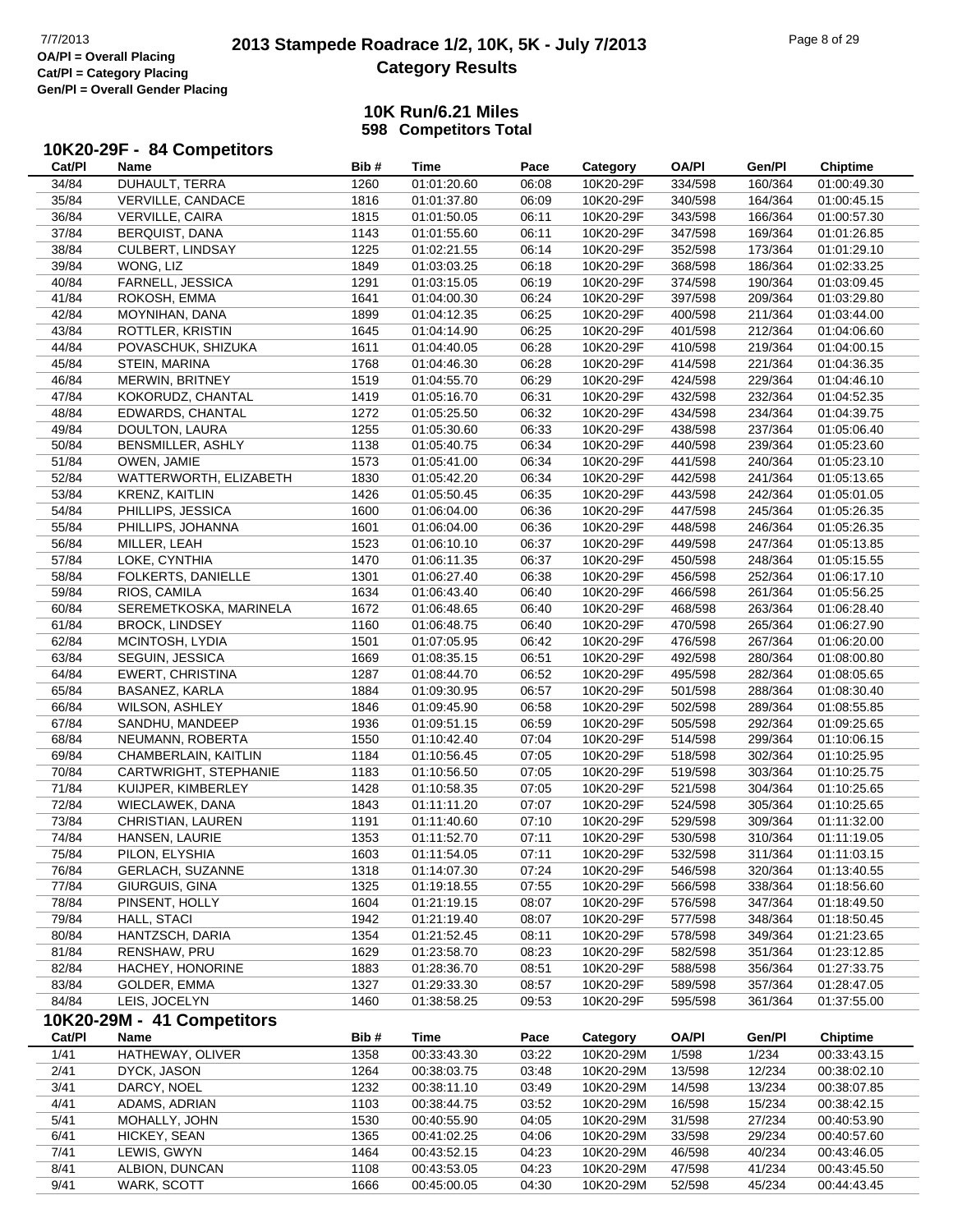# **2013 Stampede Roadrace 1/2, 10K, 5K - July 7/2013** Page 9 of 29 Page 9 of 29 **Category Results**

### **10K Run/6.21 Miles 598 Competitors Total**

## **10K20-29M - 41 Competitors**

| Cat/PI           | Name                                 | Bib#         | Time                       | Pace           | Category               | OA/PI              | Gen/Pl           | <b>Chiptime</b>            |
|------------------|--------------------------------------|--------------|----------------------------|----------------|------------------------|--------------------|------------------|----------------------------|
| 10/41            | SPITZNAGEL, MICHAEL                  | 1758         | 00:45:27.90                | 04:32          | 10K20-29M              | 58/598             | 49/234           | 00:44:49.65                |
| 11/41            | PHILIP, PHILSON                      | 1598         | 00:45:40.75                | 04:34          | 10K20-29M              | 62/598             | 52/234           | 00:44:51.70                |
| 12/41            | TIERNEY, MARK                        | 1896         | 00:46:57.25                | 04:41          | 10K20-29M              | 76/598             | 61/234           | 00:46:49.10                |
| 13/41            | DE GROOD, MATT                       | 1237         | 00:47:15.80                | 04:43          | 10K20-29M              | 84/598             | 65/234           | 00:47:08.65                |
| 14/41            | STEIN, JARED                         | 1767         | 00:47:20.35                | 04:44          | 10K20-29M              | 85/598             | 66/234           | 00:47:10.45                |
| 15/41            | SCHWARZ, ANTHONY                     | 1664         | 00:48:53.55                | 04:53          | 10K20-29M              | 97/598             | 71/234           | 00:48:24.90                |
| 16/41            | <b>MORRISON, MATT</b>                | 1541         | 00:49:23.05                | 04:56          | 10K20-29M              | 104/598            | 75/234           | 00:48:35.30                |
| 17/41            | PEARCE, CRAIG                        | 1939         | 00:49:56.70                | 04:59          | 10K20-29M              | 112/598            | 78/234           | 00:49:40.65                |
| 18/41            | MERCER, PHILLIP                      | 1599         | 00:50:03.20                | 05:00          | 10K20-29M              | 113/598            | 79/234           | 00:49:11.35                |
| 19/41            | STERLING, MARK                       | 1771         | 00:50:43.00                | 05:04          | 10K20-29M              | 125/598            | 87/234           | 00:50:37.95                |
|                  |                                      |              |                            |                |                        |                    | 90/234           |                            |
| 20/41            | SHARKEY, SAMUEL                      | 1677         | 00:50:56.35                | 05:05          | 10K20-29M              | 129/598            |                  | 00:50:53.50                |
| 21/41            | ZALMANOWITZ, JASON                   | 1869         | 00:51:09.00                | 05:06          | 10K20-29M              | 132/598            | 92/234           | 00:50:30.85                |
| 22/41            | LOWE, JEAN-PAUL                      | 1911         | 00:54:59.65                | 05:29          | 10K20-29M              | 196/598            | 123/234          | 00:54:17.50                |
| 23/41            | MACDONALD, PAUL                      | 1481         | 00:55:16.90                | 05:31          | 10K20-29M              | 202/598            | 128/234          | 00:55:04.05                |
| 24/41            | SPIELMAN, ANDREW                     | 1757         | 00:55:42.95                | 05:34          | 10K20-29M              | 209/598            | 130/234          | 00:54:09.30                |
| 25/41            | SMITH, VAUGHN                        | 1697         | 00:56:22.85                | 05:38          | 10K20-29M              | 222/598            | 135/234          | 00:55:48.55                |
| 26/41            | LAFOND, JAY                          | 1876         | 00:56:54.70                | 05:41          | 10K20-29M              | 235/598            | 142/234          | 00:55:55.45                |
| 27/41            | SINCLAIR, MATT                       | 1648         | 00:57:16.95                | 05:43          | 10K20-29M              | 252/598            | 151/234          | 00:56:55.45                |
| 28/41            | MONTGOMERY-ANDERS, STEPHAN           | 1533         | 00:58:47.55                | 05:52          | 10K20-29M              | 282/598            | 161/234          | 00:58:16.85                |
| 29/41            | MCCRACKEN, KIM                       | 1496         | 00:59:11.90                | 05:55          | 10K20-29M              | 292/598            | 162/234          | 00:58:29.90                |
| 30/41            | DIMINI, CARRIE                       | 1248         | 00:59:12.00                | 05:55          | 10K20-29M              | 293/598            | 163/234          | 00:58:29.95                |
| 31/41            | ELLERGODT, CONNOR                    | 1277         | 01:02:40.40                | 06:16          | 10K20-29M              | 359/598            | 180/234          | 01:01:40.75                |
| 32/41            | <b>BARKER, PAUL</b>                  | 1128         | 01:03:43.90                | 06:22          | 10K20-29M              | 387/598            | 186/234          | 01:02:20.85                |
| 33/41            | LAFOND, CODY                         | 1913         | 01:04:15.35                | 06:25          | 10K20-29M              | 403/598            | 190/234          | 01:03:15.00                |
| 34/41            | SANDHU, RANJOT                       | 1656         | 01:04:16.25                | 06:25          | 10K20-29M              | 404/598            | 191/234          | 01:03:51.50                |
| 35/41            | DUNNE, AARON                         | 1262         | 01:04:53.80                | 06:29          | 10K20-29M              | 423/598            | 195/234          | 01:04:12.50                |
| 36/41            | MCKINNEY, CHAD                       | 1506         | 01:05:07.90                | 06:30          | 10K20-29M              | 430/598            | 200/234          | 01:04:07.75                |
| 37/41            | BOUWMEESTER, GRAEME                  | 1153         | 01:06:50.20                | 06:41          | 10K20-29M              | 472/598            | 207/234          | 01:05:28.25                |
| 38/41            | FORBES, ALBERT                       | 1303         | 01:10:29.95                | 07:02          | 10K20-29M              | 511/598            | 215/234          | 01:09:39.40                |
| 39/41            | KUIJPER, ALEX                        | 1891         | 01:10:57.70                | 07:05          | 10K20-29M              | 520/598            | 217/234          | 01:10:32.25                |
|                  |                                      |              |                            |                |                        |                    |                  |                            |
|                  |                                      |              |                            |                |                        |                    |                  |                            |
| 40/41            | <b>HUGHSON, PATRICK</b>              | 1380         | 01:12:00.95                | 07:12          | 10K20-29M              | 534/598            | 222/234          | 01:10:43.70                |
| 41/41            | VAN DER ZEE, TYLER                   | 1811         | 01:12:10.20                | 07:13          | 10K20-29M              | 536/598            | 223/234          | 01:11:18.25                |
|                  | 10K30-39F - 133 Competitors          |              |                            |                |                        |                    |                  |                            |
| Cat/PI           | <b>Name</b>                          | Bib#         | Time                       | Pace           | Category               | <b>OA/PI</b>       | Gen/Pl           | <b>Chiptime</b>            |
| 1/133            | MCLEAN, PAULINE                      | 1510         | 00:38:59.35                | 03:53          | 10K30-39F              | 18/598             | 2/364            | 00:38:57.90                |
| 2/133            | HANSEN, DANA                         | 1352         | 00:39:22.50                | 03:56          | 10K30-39F              | 21/598             | 3/364            | 00:39:21.50                |
| 3/133            | LADDS-BOND, DAWN                     | 1434         | 00:40:26.35                | 04:02          | 10K30-39F              | 29/598             | 4/364            | 00:40:24.40                |
| 4/133            | <b>WILLSON, SOMER</b>                | 1844         | 00:43:04.35                | 04:18          | 10K30-39F              | 41/598             | 5/364            | 00:43:00.80                |
| 5/133            | MCKENDRICK, KYLIE                    | 1505         | 00:44:30.10                | 04:27          | 10K30-39F              | 50/598             | 7/364            | 00:44:23.95                |
| 6/133            | MUELLER, KIM                         | 1543         | 00:45:23.60                | 04:32          | 10K30-39F              | 56/598             | 9/364            | 00:45:23.60                |
| 7/133            | DRENNAN, LAURA                       | 1257         | 00:45:30.60                | 04:33          | 10K30-39F              | 60/598             | 10/364           | 00:45:26.70                |
| 8/133            | <b>BENDER, SHELLEY</b>               | 1888         | 00:45:50.05                | 04:35          | 10K30-39F              | 69/598             | 13/364           | 00:45:46.80                |
| 9/133            | MCMECHAN, KRISTIE                    | 1512         | 00:45:54.75                | 04:35          | 10K30-39F              | 70/598             | 14/364           | 00:45:49.60                |
| 10/133           | STEWART, RHIAN                       | 1778         | 00:47:01.35                | 04:42          | 10K30-39F              | 77/598             | 16/364           | 00:46:56.10                |
| 11/133           | PICK, RHONDA                         | 1602         | 00:47:07.45                | 04:42          | 10K30-39F              | 80/598             | 17/364           | 00:47:03.60                |
| 12/133           | PREVATT, CHANTEL                     | 1616         | 00:47:40.60                | 04:46          | 10K30-39F              | 89/598             | 21/364           | 00:47:31.15                |
| 13/133           | PENNO, ERIN                          | 1587         | 00:49:06.35                | 04:54          | 10K30-39F              | 103/598            | 29/364           | 00:48:52.35                |
| 14/133           | HONG, JULIE                          | 1373         | 00:49:23.75                | 04:56          | 10K30-39F              | 105/598            | 30/364           | 00:49:16.45                |
|                  |                                      |              |                            |                |                        |                    |                  |                            |
| 15/133           | CONWAY, SARA                         | 1207         | 00:49:50.95                | 04:59          | 10K30-39F              | 110/598            | 34/364<br>39/364 | 00:49:49.40                |
| 16/133           | BERENBAUM, KIM                       | 1141         | 00:50:48.40                | 05:04          | 10K30-39F              | 127/598            |                  | 00:50:37.05                |
| 17/133           | HAINES, CHELSEA                      | 1344         | 00:51:04.95                | 05:06          | 10K30-39F              | 131/598            | 40/364           | 00:50:31.80                |
| 18/133           | <b>GRANDONI, KARI</b>                | 1877         | 00:51:13.60                | 05:07          | 10K30-39F              | 134/598            | 42/364           | 00:50:03.15                |
| 19/133           | MUNDT, MIRJA                         | 1545         | 00:51:15.45                | 05:07          | 10K30-39F              | 135/598            | 43/364           | 00:50:49.65                |
| 20/133           | SKULSKY, THERESA                     | 1691         | 00:51:36.90                | 05:09          | 10K30-39F              | 140/598            | 44/364           | 00:51:27.65                |
| 21/133           | <b>WILSON, ANDREE</b>                | 1845         | 00:51:45.15                | 05:10          | 10K30-39F              | 141/598            | 45/364           | 00:51:04.10                |
| 22/133           | KHUBER, KIRAN                        | 1413         | 00:52:35.15                | 05:15          | 10K30-39F              | 154/598            | 50/364           | 00:52:21.40                |
| 23/133           | <b>BARRACK, CARMEN</b>               | 1130         | 00:52:42.15                | 05:16          | 10K30-39F              | 158/598            | 52/364           | 00:52:25.00                |
| 24/133           | NEMECEK, ANDREA                      | 1548         | 00:53:09.70                | 05:18          | 10K30-39F              | 162/598            | 55/364           | 00:53:01.10                |
| 25/133           | PETERS, SARAH                        | 1594         | 00:53:12.90                | 05:19          | 10K30-39F              | 164/598            | 56/364           | 00:52:59.45                |
| 26/133           | ELGIE, KATIE                         | 1273         | 00:53:17.50                | 05:19          | 10K30-39F              | 166/598            | 58/364           | 00:52:50.55                |
| 27/133<br>28/133 | MCLAREN, SAMANTHA<br>SCHLAUCH, JENNY | 1927<br>1906 | 00:53:36.95<br>00:53:48.80 | 05:21<br>05:22 | 10K30-39F<br>10K30-39F | 169/598<br>173/598 | 60/364<br>61/364 | 00:52:55.00<br>00:53:19.90 |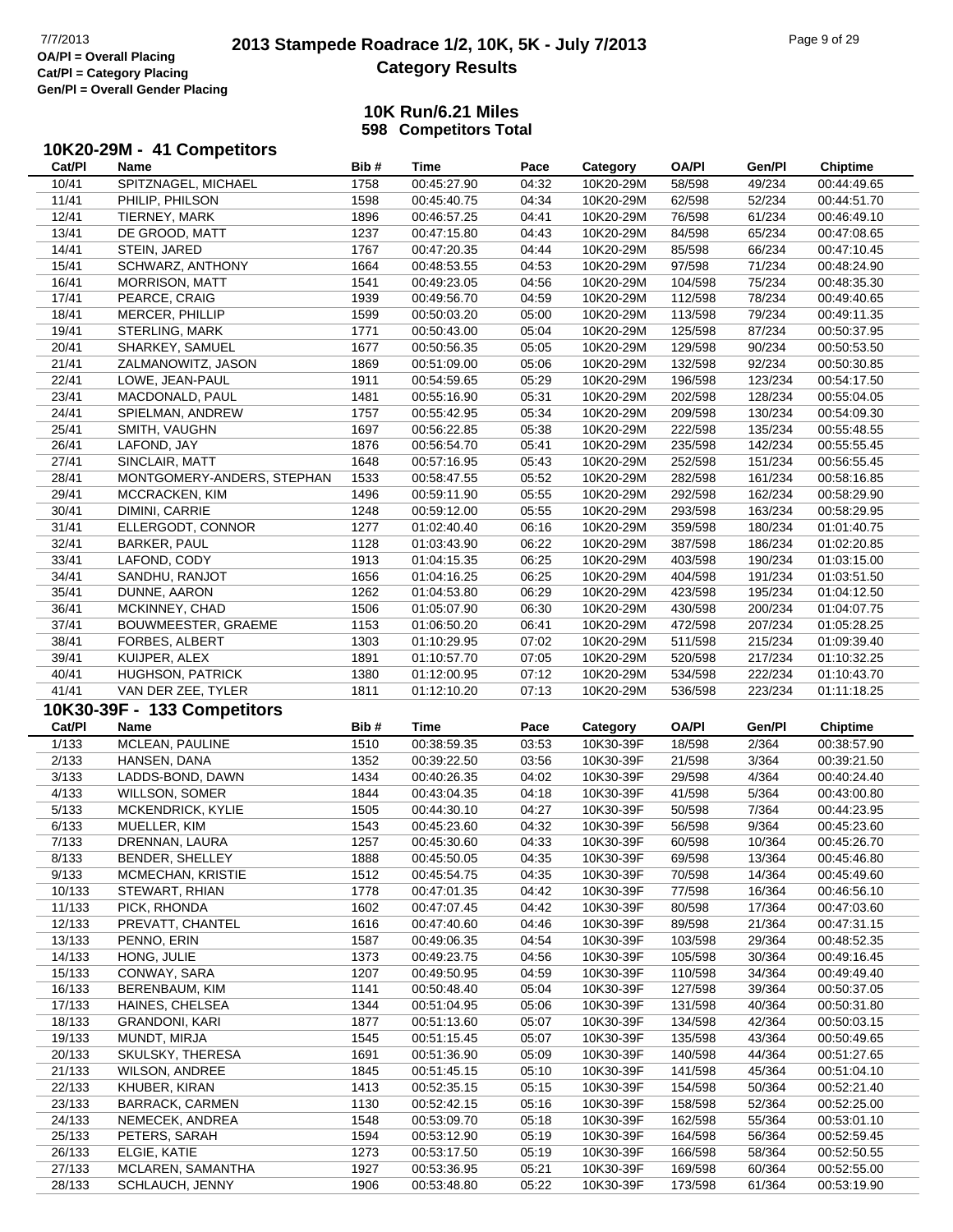# **2013 Stampede Roadrace 1/2, 10K, 5K - July 7/2013** Page 10 of 29<br> **OA/PI** = Overall Placing 2013 Stampede Roadrace 1/2, 10K, 5K - July 7/2013 **Category Results**

### **10K Run/6.21 Miles 598 Competitors Total**

## **10K30-39F - 133 Competitors**

| Cat/PI | Name                      | Bib# | <b>Time</b> | Pace  | Category  | <b>OA/PI</b> | Gen/Pl  | <b>Chiptime</b> |
|--------|---------------------------|------|-------------|-------|-----------|--------------|---------|-----------------|
| 29/133 | CARLE, TINA               | 1178 | 00:53:56.75 | 05:23 | 10K30-39F | 175/598      | 63/364  | 00:53:23.55     |
| 30/133 | <b>BROWN, MICHELLE</b>    | 1164 | 00:53:57.90 | 05:23 | 10K30-39F | 176/598      | 64/364  | 00:53:32.90     |
| 31/133 | LAGROU, LISA              | 1437 | 00:54:59.15 | 05:29 | 10K30-39F | 195/598      | 73/364  | 00:54:44.80     |
| 32/133 | <b>HELSEN, GWEN</b>       | 1362 | 00:55:35.05 | 05:33 | 10K30-39F | 205/598      | 77/364  | 00:55:19.50     |
| 33/133 | DROUILLARD, KIM           | 1259 | 00:55:49.90 | 05:34 | 10K30-39F | 212/598      | 80/364  | 00:55:26.45     |
| 34/133 | SILVESTRI, JOSEPHINE      | 1682 | 00:56:07.55 | 05:36 | 10K30-39F | 216/598      | 83/364  | 00:54:59.00     |
| 35/133 | WEININGER, JENNIFER       | 1394 | 00:56:17.40 | 05:37 | 10K30-39F | 220/598      | 86/364  | 00:55:23.95     |
| 36/133 | HUYNH, HOA                | 1387 | 00:56:34.40 | 05:39 | 10K30-39F | 225/598      | 88/364  | 00:55:25.65     |
|        |                           |      |             |       |           |              |         |                 |
| 37/133 | MOREY, VALERIE            | 1535 | 00:56:45.65 | 05:40 | 10K30-39F | 228/598      | 89/364  | 00:56:20.80     |
| 38/133 | THERRIEN, MOLLY           | 1794 | 00:56:47.55 | 05:40 | 10K30-39F | 230/598      | 90/364  | 00:56:28.35     |
| 39/133 | ANDERSON, TANIS           | 1112 | 00:56:48.90 | 05:40 | 10K30-39F | 231/598      | 91/364  | 00:56:19.95     |
| 40/133 | LUKINUK, ELIZABETH        | 1477 | 00:56:54.45 | 05:41 | 10K30-39F | 234/598      | 93/364  | 00:56:09.70     |
| 41/133 | MCCANN, CLARE             | 1493 | 00:57:03.25 | 05:42 | 10K30-39F | 242/598      | 96/364  | 00:56:27.55     |
| 42/133 | <b>WORKUN, RACHEL</b>     | 1854 | 00:57:04.65 | 05:42 | 10K30-39F | 243/598      | 97/364  | 00:56:41.85     |
| 43/133 | LEACH, ELEANOR            | 1451 | 00:57:16.40 | 05:43 | 10K30-39F | 251/598      | 101/364 | 00:56:41.50     |
| 44/133 | LAMB-FAUQUIER, ERIN       | 1441 | 00:57:19.80 | 05:43 | 10K30-39F | 253/598      | 102/364 | 00:57:04.05     |
| 45/133 | SCHNEIDER, RIA            | 1663 | 00:57:55.30 | 05:47 | 10K30-39F | 264/598      | 106/364 | 00:57:43.50     |
| 46/133 | REYNOLDS, VERED           | 1630 | 00:57:57.35 | 05:47 | 10K30-39F | 266/598      | 108/364 | 00:57:44.90     |
| 47/133 | SOUCHOTTE, LAURIE         | 1756 | 00:58:02.05 | 05:48 | 10K30-39F | 267/598      | 109/364 | 00:57:51.60     |
| 48/133 | SNOW, ALISON              | 1937 | 00:58:16.85 | 05:49 | 10K30-39F | 272/598      | 112/364 | 00:57:50.95     |
| 49/133 | DEERHAWKE, PHOENIX        | 1239 | 00:58:24.95 | 05:50 | 10K30-39F | 274/598      | 114/364 | 00:57:28.10     |
| 50/133 | ANDERSON, JAMIE           | 1110 | 00:58:25.05 | 05:50 | 10K30-39F | 275/598      | 115/364 | 00:57:54.60     |
| 51/133 | LEBLANC, ERIN             | 1454 | 00:58:25.45 | 05:50 | 10K30-39F | 276/598      | 116/364 | 00:57:17.65     |
| 52/133 | <b>CORSALE, EMILY</b>     | 1212 | 00:58:32.90 | 05:51 | 10K30-39F | 278/598      | 118/364 | 00:58:10.65     |
| 53/133 | DOCHSTADER, KATE          | 1249 | 00:58:37.10 | 05:51 | 10K30-39F | 279/598      | 119/364 | 00:58:11.35     |
| 54/133 | MCDUFF, CORIE             | 1211 | 00:58:47.30 | 05:52 | 10K30-39F | 281/598      | 121/364 | 00:58:16.70     |
| 55/133 | FRY, CARA                 | 1306 | 00:59:33.30 | 05:57 | 10K30-39F | 299/598      | 135/364 | 00:59:18.65     |
|        |                           | 1220 |             | 05:57 |           |              | 136/364 |                 |
| 56/133 | CRAMER, DAYLE             |      | 00:59:35.85 |       | 10K30-39F | 300/598      |         | 00:58:39.55     |
| 57/133 | O'RAE, AMANDA             | 1563 | 00:59:37.80 | 05:57 | 10K30-39F | 301/598      | 137/364 | 00:58:29.80     |
| 58/133 | <b>BESWICK, SAVITA</b>    | 1146 | 00:59:58.40 | 05:59 | 10K30-39F | 309/598      | 145/364 | 00:58:33.55     |
| 59/133 | CREARY, SHANNYN           | 1222 | 01:00:02.30 | 06:00 | 10K30-39F | 311/598      | 147/364 | 00:59:39.85     |
| 60/133 | BEEHARRY, NEENA           | 1136 | 01:00:22.15 | 06:02 | 10K30-39F | 317/598      | 151/364 | 01:00:04.80     |
| 61/133 | ROSCA, ELVIRA             | 1642 | 01:00:36.00 | 06:03 | 10K30-39F | 318/598      | 152/364 | 01:00:01.70     |
| 62/133 | SAVISKOFF, CHRISTINA      | 1658 | 01:00:39.65 | 06:03 | 10K30-39F | 321/598      | 153/364 | 01:00:28.10     |
| 63/133 | KHULLER, JESSICA          | 1910 | 01:01:05.15 | 06:06 | 10K30-39F | 328/598      | 157/364 | 01:00:12.40     |
| 64/133 | PARKER, NAOMI             | 1578 | 01:01:09.60 | 06:06 | 10K30-39F | 329/598      | 158/364 | 01:00:31.60     |
| 65/133 | SIU, MARIA                | 1687 | 01:01:22.15 | 06:08 | 10K30-39F | 335/598      | 161/364 | 01:01:09.30     |
| 66/133 | <b>WORTHINGTON, JULIE</b> | 1856 | 01:01:39.90 | 06:09 | 10K30-39F | 341/598      | 165/364 | 01:00:27.65     |
| 67/133 | ANDERSON, LAUREN          | 1111 | 01:01:52.30 | 06:11 | 10K30-39F | 344/598      | 167/364 | 01:01:02.65     |
| 68/133 | JORGENSEN, SUSAN          | 1402 | 01:01:52.30 | 06:11 | 10K30-39F | 345/598      | 168/364 | 01:01:03.25     |
| 69/133 | GAMACHE, KARINA           | 1311 | 01:01:59.10 | 06:11 | 10K30-39F | 348/598      | 170/364 | 01:01:24.05     |
| 70/133 | REEVE, REBECCA            | 1625 | 01:02:13.25 | 06:13 | 10K30-39F | 351/598      | 172/364 | 01:00:49.10     |
| 71/133 | WARRINER, JENNIFER        | 1828 | 01:02:25.30 | 06:14 | 10K30-39F | 354/598      | 175/364 | 01:01:56.45     |
| 72/133 | HATFIELD, ANDREA          | 1357 | 01:02:28.35 | 06:14 | 10K30-39F | 355/598      | 176/364 | 01:02:11.20     |
| 73/133 | PEDLAR, AUBREY            | 1585 | 01:02:28.60 | 06:14 | 10K30-39F | 356/598      | 177/364 | 01:02:12.25     |
| 74/133 | SHAW-WELDON, SHELLEY      | 1678 | 01:02:38.85 | 06:15 | 10K30-39F | 358/598      | 179/364 | 01:02:17.15     |
| 75/133 | MUNOZ, LAURA              | 1546 | 01:02:42.10 | 06:16 | 10K30-39F | 362/598      | 181/364 | 01:02:19.05     |
| 76/133 | O'HARA, CARRIE            | 1562 | 01:02:57.00 | 06:17 | 10K30-39F | 365/598      | 184/364 | 01:01:32.20     |
|        |                           |      |             |       |           |              |         |                 |
| 77/133 | WALLACE, JAMIE            | 1824 | 01:03:06.15 | 06:18 | 10K30-39F | 370/598      | 187/364 | 01:01:59.25     |
| 78/133 | <b>REGIER, CHASTITY</b>   | 1626 | 01:03:11.35 | 06:19 | 10K30-39F | 373/598      | 189/364 | 01:02:47.50     |
| 79/133 | ETRUW, EVELYN             | 1285 | 01:03:20.15 | 06:20 | 10K30-39F | 376/598      | 192/364 | 01:03:10.55     |
| 80/133 | STEIDL, MICHELLE          | 1766 | 01:03:20.95 | 06:20 | 10K30-39F | 377/598      | 193/364 | 01:02:48.25     |
| 81/133 | <b>BROOKER, SHANNON</b>   | 1673 | 01:03:21.25 | 06:20 | 10K30-39F | 378/598      | 194/364 | 01:02:30.00     |
| 82/133 | <b>KLASSEN, CHRISTINE</b> | 1949 | 01:03:23.20 | 06:20 | 10K30-39F | 380/598      | 196/364 | 01:02:42.55     |
| 83/133 | EPP, KIMIKO               | 1284 | 01:03:26.55 | 06:20 | 10K30-39F | 381/598      | 197/364 | 01:03:05.70     |
| 84/133 | LEE, CHARISSA             | 1456 | 01:03:33.75 | 06:21 | 10K30-39F | 384/598      | 200/364 | 01:02:30.90     |
| 85/133 | GOODJOHN, CYNDI           | 1330 | 01:03:45.30 | 06:22 | 10K30-39F | 389/598      | 202/364 | 01:03:13.10     |
| 86/133 | HAYNES, SARAH             | 1359 | 01:03:58.10 | 06:23 | 10K30-39F | 394/598      | 206/364 | 01:03:23.15     |
| 87/133 | KARVINEN, TRISHA          | 1407 | 01:03:58.80 | 06:23 | 10K30-39F | 396/598      | 208/364 | 01:03:38.70     |
| 88/133 | WIEBE, CARRIE             | 1841 | 01:04:15.20 | 06:25 | 10K30-39F | 402/598      | 213/364 | 01:04:05.25     |
| 89/133 | PORTERFIELD, KAREN        | 1608 | 01:04:18.10 | 06:25 | 10K30-39F | 405/598      | 214/364 | 01:04:13.90     |
| 90/133 | MORRIS, CARLA             | 1539 | 01:05:52.50 | 06:35 | 10K30-39F | 445/598      | 244/364 | 01:04:44.50     |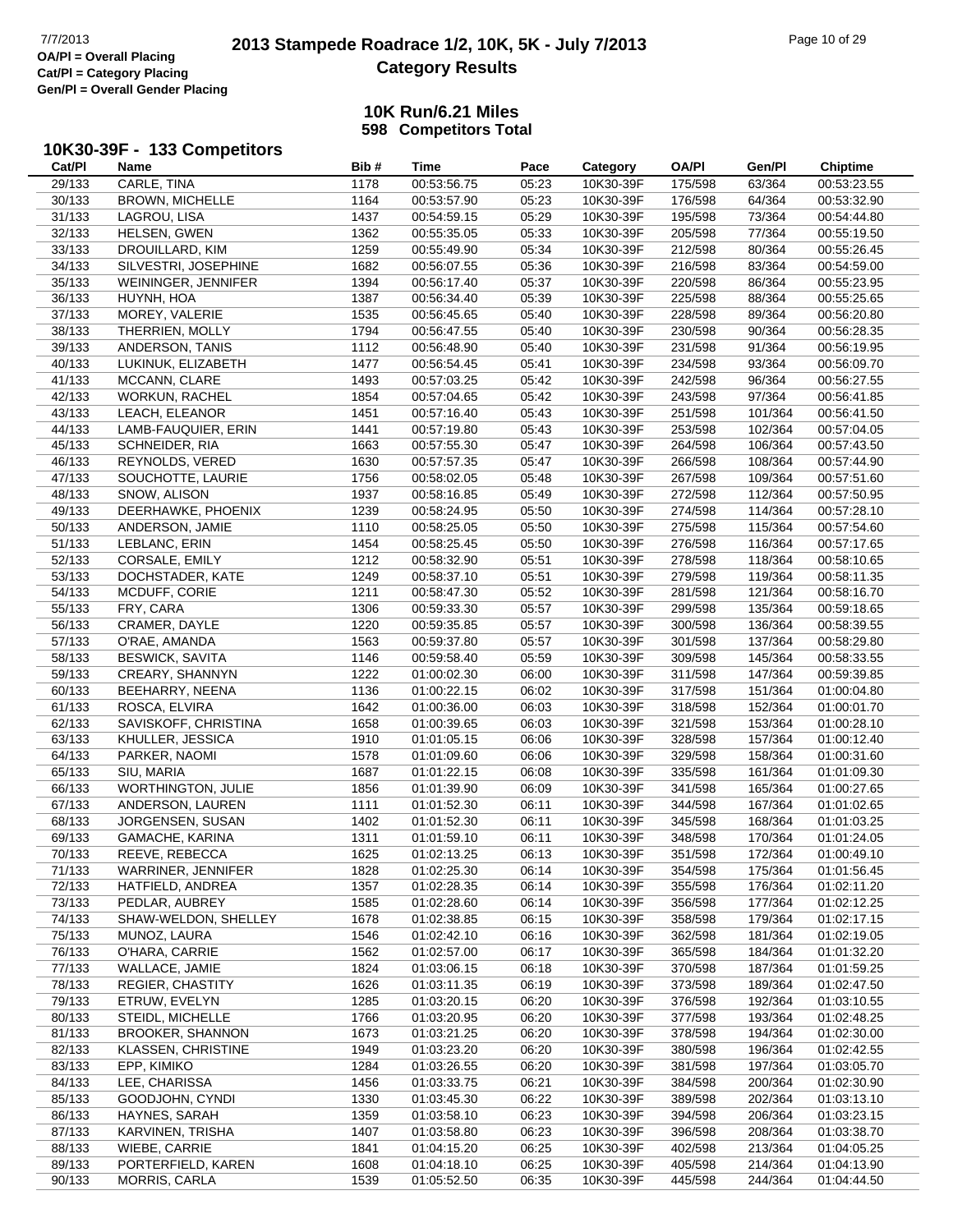## **2013 Stampede Roadrace 1/2, 10K, 5K - July 7/2013** Page 11 of 29 OA/PI = Overall Placing **Category Results**

### **10K Run/6.21 Miles 598 Competitors Total**

#### **10K30-39F - 133 Competitors**

| Cat/PI  | Name                       | Bib# | Time        | Pace  | Category  | <b>OA/PI</b> | Gen/Pl  | <b>Chiptime</b> |
|---------|----------------------------|------|-------------|-------|-----------|--------------|---------|-----------------|
| 91/133  | SHARIF, AMANDA             | 1676 | 01:06:14.25 | 06:37 | 10K30-39F | 452/598      | 250/364 | 01:05:40.50     |
| 92/133  | SIRAN, CARLA               | 1686 | 01:06:26.75 | 06:38 | 10K30-39F | 455/598      | 251/364 | 01:05:01.70     |
| 93/133  | NARANG, MANDEEP            | 1547 | 01:06:30.40 | 06:39 | 10K30-39F | 458/598      | 254/364 | 01:06:23.05     |
| 94/133  | BAKER, JODI                | 1120 | 01:06:31.45 | 06:39 | 10K30-39F | 459/598      | 255/364 | 01:06:04.60     |
| 95/133  | GRIGG, HEIDI               | 1341 | 01:06:31.55 | 06:39 | 10K30-39F | 461/598      | 256/364 | 01:05:36.90     |
| 96/133  | <b>BROWN, KELLY</b>        | 1163 | 01:06:32.00 | 06:39 | 10K30-39F | 462/598      | 257/364 | 01:05:37.45     |
| 97/133  | SNELL, DIANA               | 1698 | 01:06:33.85 | 06:39 | 10K30-39F | 464/598      | 259/364 | 01:06:23.70     |
| 98/133  | LANGEVELD, TRACY           | 1445 | 01:06:58.05 | 06:41 | 10K30-39F | 474/598      | 266/364 | 01:05:44.75     |
| 99/133  | HANNA, AMANDA              | 1350 | 01:07:26.40 | 06:44 | 10K30-39F | 480/598      | 269/364 | 01:06:29.45     |
| 100/133 | LEE, LAURA                 | 1458 | 01:07:49.40 | 06:46 | 10K30-39F | 484/598      | 273/364 | 01:07:11.75     |
| 101/133 | MACDONALD, LORNA           | 1480 | 01:07:49.85 | 06:46 | 10K30-39F | 485/598      | 274/364 | 01:06:58.30     |
| 102/133 | YOUNG, JENNIFER            | 1864 | 01:07:54.15 | 06:47 | 10K30-39F | 486/598      | 275/364 | 01:07:54.15     |
| 103/133 | <b>TESSIER, MELANIE</b>    | 1792 | 01:08:15.70 | 06:49 | 10K30-39F | 489/598      | 278/364 | 01:08:03.55     |
| 104/133 | PATEL, KAAJAL              | 1581 | 01:09:14.35 | 06:55 | 10K30-39F | 497/598      | 284/364 | 01:07:48.30     |
| 105/133 | NEWMAN, CANDACE            | 1553 | 01:09:14.70 | 06:55 | 10K30-39F | 498/598      | 285/364 | 01:08:23.65     |
| 106/133 | VIRGINILLO, TAMMY          | 1818 | 01:09:25.75 | 06:56 | 10K30-39F | 500/598      | 287/364 | 01:08:13.35     |
| 107/133 | HAMMER, MANDY              | 1348 | 01:09:46.20 | 06:58 | 10K30-39F | 503/598      | 290/364 | 01:08:55.60     |
| 108/133 | PALOMBO, VICKY             | 1576 | 01:09:48.25 | 06:58 | 10K30-39F | 504/598      | 291/364 | 01:09:07.65     |
| 109/133 | <b>VOREL, NICHOLE</b>      | 1820 | 01:09:53.35 | 06:59 | 10K30-39F | 506/598      | 293/364 | 01:09:39.10     |
| 110/133 | CRAVEN, SHANNON            | 1221 | 01:09:53.45 | 06:59 | 10K30-39F | 507/598      | 294/364 | 01:09:38.90     |
| 111/133 | QUIRK, MICHELE             | 1662 | 01:10:05.40 | 07:00 | 10K30-39F | 509/598      | 295/364 | 01:10:02.35     |
| 112/133 | O'REILLY, CHRISTINE        | 1564 | 01:10:30.55 | 07:03 | 10K30-39F | 512/598      | 297/364 | 01:09:40.05     |
| 113/133 | BYRNE, MAEVE               | 1174 | 01:10:39.75 | 07:03 | 10K30-39F | 513/598      | 298/364 | 01:10:20.30     |
| 114/133 | LOBB, KIRSTEN              | 1467 | 01:10:44.75 | 07:04 | 10K30-39F | 516/598      | 301/364 | 01:10:09.35     |
| 115/133 | CAMWELL, JENNIFER          | 1177 | 01:11:14.65 | 07:07 | 10K30-39F | 525/598      | 306/364 | 01:10:09.90     |
| 116/133 | WISNIEWSKI, AMANDA         | 1878 | 01:12:06.60 | 07:12 | 10K30-39F | 535/598      | 313/364 | 01:11:49.05     |
| 117/133 | MACEACHERN, MEAGHEN        | 1483 | 01:13:45.90 | 07:22 | 10K30-39F | 545/598      | 319/364 | 01:13:19.00     |
| 118/133 | BUSSEY, JEN                | 1172 | 01:16:43.85 | 07:40 | 10K30-39F | 554/598      | 326/364 | 01:16:24.80     |
| 119/133 | CALDWELL, PAULA            | 1175 | 01:16:44.10 | 07:40 | 10K30-39F | 555/598      | 327/364 | 01:16:25.35     |
| 120/133 | ABEL, ALI                  | 1101 | 01:17:08.45 | 07:42 | 10K30-39F | 556/598      | 328/364 | 01:15:55.25     |
| 121/133 | SLATER, AMANDA             | 1692 | 01:17:20.45 | 07:44 | 10K30-39F | 557/598      | 329/364 | 01:17:08.40     |
| 122/133 | <b>SCREPNEK, NICOLE</b>    | 1667 | 01:17:20.85 | 07:44 | 10K30-39F | 558/598      | 330/364 | 01:15:58.70     |
| 123/133 | JABUSCH, ERIN              | 1462 | 01:18:42.10 | 07:52 | 10K30-39F | 564/598      | 336/364 | 01:17:55.85     |
| 124/133 | CLEMENT, FIONA             | 1198 | 01:19:33.80 | 07:57 | 10K30-39F | 569/598      | 341/364 | 01:19:05.95     |
| 125/133 | JOBSON, EMILY              | 1395 | 01:21:11.20 | 08:07 | 10K30-39F | 574/598      | 345/364 | 01:20:41.35     |
| 126/133 | BARBARO, LINDSAY           | 1124 | 01:21:11.20 | 08:07 | 10K30-39F | 575/598      | 346/364 | 01:20:41.65     |
| 127/133 | LEE, TRISHA                | 1459 | 01:24:32.25 | 08:27 | 10K30-39F | 583/598      | 352/364 | 01:23:27.40     |
| 128/133 | KRENTZ, TAMARA             | 1424 | 01:24:32.40 | 08:27 | 10K30-39F | 584/598      | 353/364 | 01:23:27.40     |
| 129/133 | DAVISON, BRANDI            | 1234 | 01:25:07.70 | 08:30 | 10K30-39F | 585/598      | 354/364 | 01:24:26.25     |
| 130/133 | DOYLE, AISLING             | 1256 | 01:28:07.80 | 08:48 | 10K30-39F | 587/598      | 355/364 | 01:26:54.00     |
| 131/133 | CARON, NICOLE              | 1180 | 01:33:43.95 | 09:22 | 10K30-39F | 591/598      | 359/364 | 01:32:57.20     |
| 132/133 | ARMSTRONG, HOLLY           | 1114 | 01:41:16.25 | 10:07 | 10K30-39F | 596/598      | 362/364 | 01:40:23.60     |
| 133/133 | SWANSON, SHARLA            | 1788 | 01:41:16.45 | 10:07 | 10K30-39F | 597/598      | 363/364 | 01:40:23.00     |
|         | 10K30-39M - 67 Competitors |      |             |       |           |              |         |                 |
| Cat/PI  | Name                       | Bib# | <b>Time</b> | Pace  | Category  | <b>OA/PI</b> | Gen/Pl  | <b>Chiptime</b> |
| 1/67    | <b>KENDRICK, NATHAN</b>    | 1914 | 00:33:47.55 | 03:22 | 10K30-39M | 2/598        | 2/234   | 00:33:47.50     |
| 2/67    | <b>BRADFORD, KEITH</b>     | 1157 | 00:36:12.60 | 03:37 | 10K30-39M | 5/598        | 5/234   | 00:36:11.90     |
| 3/67    | HAAGER, SEBASTIAN          | 1343 | 00:36:56.05 | 03:41 | 10K30-39M | 6/598        | 6/234   | 00:36:54.30     |
| 4/67    | <b>BARTOS, ALAN</b>        | 1131 | 00:38:03.25 | 03:48 | 10K30-39M | 12/598       | 11/234  | 00:38:02.00     |
| 5/67    | SELLERS, CORY              | 1671 | 00:38:33.95 | 03:51 | 10K30-39M | 15/598       | 14/234  | 00:38:32.20     |
| 6/67    | PRICE, CAIRNS              | 1617 | 00:38:57.70 | 03:53 | 10K30-39M | 17/598       | 16/234  | 00:38:56.45     |
| 7/67    | MEDWID, GREG               | 1516 | 00:39:04.45 | 03:54 | 10K30-39M | 19/598       | 17/234  | 00:39:01.15     |
| 8/67    | STORCK, ARIC               | 1780 | 00:39:36.15 | 03:57 | 10K30-39M | 22/598       | 19/234  | 00:39:34.00     |
| 9/67    | LUKINUK, BRENDT            | 1476 | 00:39:45.60 | 03:58 | 10K30-39M | 24/598       | 21/234  | 00:39:43.85     |
| 10/67   | STANG, JASON               | 1764 | 00:40:18.45 | 04:01 | 10K30-39M | 26/598       | 23/234  | 00:40:14.55     |
| 11/67   | SEMLER, WES                | 1941 | 00:40:20.30 | 04:02 | 10K30-39M | 27/598       | 24/234  | 00:40:16.45     |
| 12/67   | <b>BYERS, BRETT</b>        | 1173 | 00:40:25.30 | 04:02 | 10K30-39M | 28/598       | 25/234  | 00:40:22.45     |
| 13/67   | DYMENT, GEOFF              | 1268 | 00:40:39.65 | 04:03 | 10K30-39M | 30/598       | 26/234  | 00:40:36.90     |

14/67 SUTER, JASON 1786 00:41:18.55 04:07 10K30-39M 34/598 30/234 00:41:15.95 15/67 SAETRE, MARTY 1652 00:43:13.95 04:19 10K30-39M 43/598 37/234 00:43:09.80 16/67 KLUGE, CONRAD 1417 00:43:57.85 04:23 10K30-39M 48/598 42/234 00:41:30.65 17/67 SMITH, LINDSEY 1695 00:44:30.95 04:27 10K30-39M 51/598 44/234 00:44:19.20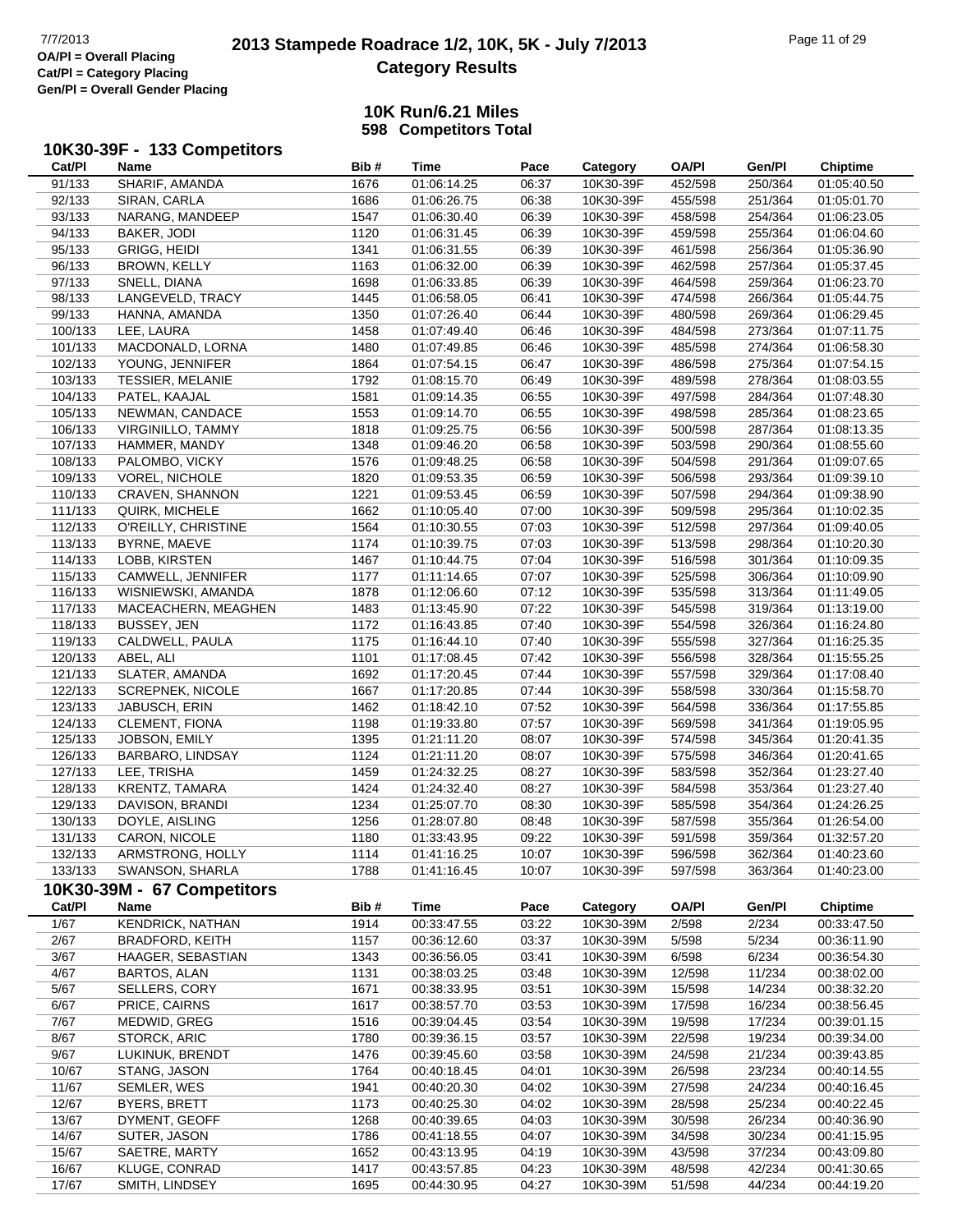# **2013 Stampede Roadrace 1/2, 10K, 5K - July 7/2013** Page 12 of 29 Page 12 of 29 Page 12 of 29 **Category Results**

### **10K Run/6.21 Miles 598 Competitors Total**

## **10K30-39M - 67 Competitors**

| Cat/PI | Name                       | Bib# | Time        | Pace  | Category  | <b>OA/PI</b> | Gen/Pl  | <b>Chiptime</b> |
|--------|----------------------------|------|-------------|-------|-----------|--------------|---------|-----------------|
| 18/67  | SUTTER, BLAKE              | 1787 | 00:45:06.70 | 04:30 | 10K30-39M | 53/598       | 46/234  | 00:45:00.45     |
| 19/67  | COLBERT, GEORGE            | 1201 | 00:45:25.35 | 04:32 | 10K30-39M | 57/598       | 48/234  | 00:45:23.30     |
| 20/67  | TOMEI, LUCAS               | 1801 | 00:45:42.95 | 04:34 | 10K30-39M | 63/598       | 53/234  | 00:45:34.70     |
| 21/67  | LAFORGE, PAUL              | 1435 | 00:46:42.85 | 04:40 | 10K30-39M | 75/598       | 60/234  | 00:46:40.65     |
| 22/67  | STEWART, DARREN            | 1775 | 00:47:01.60 | 04:42 | 10K30-39M | 78/598       | 62/234  | 00:46:56.80     |
| 23/67  | GRANT, ALASTAIR            | 1334 | 00:48:00.65 | 04:48 | 10K30-39M | 90/598       | 69/234  | 00:47:23.90     |
| 24/67  | FINNINGLEY, MARK           | 1295 | 00:49:37.85 | 04:57 | 10K30-39M | 107/598      | 76/234  | 00:48:58.30     |
| 25/67  | <b>BOURGET, FRANCOIS</b>   | 1152 | 00:50:21.85 | 05:02 | 10K30-39M | 120/598      | 83/234  | 00:49:52.60     |
| 26/67  | COX, JASON                 | 1216 | 00:50:39.45 | 05:03 | 10K30-39M | 124/598      | 86/234  | 00:50:37.15     |
| 27/67  | PATERSON, SHANE            | 1584 | 00:50:43.70 | 05:04 | 10K30-39M | 126/598      | 88/234  | 00:49:47.35     |
| 28/67  | <b>BROOKSON, TRAVIS</b>    | 1162 | 00:50:52.20 | 05:05 | 10K30-39M | 128/598      | 89/234  | 00:50:00.65     |
| 29/67  | CLARK, KEVIN               | 1196 | 00:51:22.60 | 05:08 | 10K30-39M | 136/598      | 93/234  | 00:50:59.45     |
| 30/67  | FUREY, COLUM               | 1309 | 00:51:30.65 | 05:09 | 10K30-39M | 137/598      | 94/234  | 00:50:34.50     |
| 31/67  | SHEDDEN, DARRYL            | 1679 | 00:51:36.90 | 05:09 | 10K30-39M | 139/598      | 96/234  | 00:51:26.70     |
| 32/67  | YOUNG, KEVIN               | 1865 | 00:52:11.20 | 05:13 | 10K30-39M | 147/598      | 100/234 | 00:52:02.05     |
| 33/67  | FRY, TRAVIS                | 1307 | 00:52:22.65 | 05:14 | 10K30-39M | 149/598      | 102/234 | 00:52:08.85     |
| 34/67  | BENNETT, ANDREW            | 1137 | 00:53:25.55 | 05:20 | 10K30-39M | 168/598      | 109/234 | 00:52:31.60     |
| 35/67  | PISKO, MATT                | 1605 | 00:55:10.05 | 05:31 | 10K30-39M | 200/598      | 126/234 | 00:54:01.25     |
| 36/67  | OCONNELL, KEITH            | 1565 | 00:55:13.90 | 05:31 | 10K30-39M | 201/598      | 127/234 | 00:55:10.80     |
| 37/67  | <b>GRAHAM, TIMOTHY</b>     | 1333 | 00:55:46.15 | 05:34 | 10K30-39M | 211/598      | 132/234 | 00:54:44.65     |
| 38/67  | UYS, RUAN                  | 1807 | 00:56:05.90 | 05:36 | 10K30-39M | 215/598      | 133/234 | 00:55:42.05     |
| 39/67  | CARR, CHRIS                | 1181 | 00:56:25.00 | 05:38 | 10K30-39M | 223/598      | 136/234 | 00:56:05.65     |
| 40/67  | DOUCETTE, MARCEL           | 1253 | 00:56:33.00 | 05:39 | 10K30-39M | 224/598      | 137/234 | 00:55:14.45     |
| 41/67  | HUSSAINI, YASER            | 1383 | 00:56:46.35 | 05:40 | 10K30-39M | 229/598      | 140/234 | 00:55:42.95     |
| 42/67  | SEARS, BRAD                | 1916 | 00:57:00.40 | 05:42 | 10K30-39M | 238/598      | 144/234 | 00:56:44.95     |
| 43/67  | WACHAL, RYAN               | 1821 | 00:57:00.50 | 05:42 | 10K30-39M | 239/598      | 145/234 | 00:55:27.55     |
| 44/67  | SEARS, ANDREW              | 1668 | 00:57:01.45 | 05:42 | 10K30-39M | 240/598      | 146/234 | 00:56:46.10     |
| 45/67  | SAMSON, MARCO              | 1655 | 00:57:16.25 | 05:43 | 10K30-39M | 250/598      | 150/234 | 00:56:41.20     |
| 46/67  | KLASSEN, SCOTT             | 1416 | 00:57:23.35 | 05:44 | 10K30-39M | 257/598      | 155/234 | 00:57:09.90     |
| 47/67  | STEWART, JIM               | 1777 | 00:57:53.70 | 05:47 | 10K30-39M | 263/598      | 158/234 | 00:57:49.55     |
| 48/67  | CRAMER, ALLAN              | 1219 | 01:00:12.90 | 06:01 | 10K30-39M | 313/598      | 165/234 | 00:59:44.95     |
| 49/67  | PATEL, TUSHAR              | 1582 | 01:01:36.20 | 06:09 | 10K30-39M | 337/598      | 175/234 | 01:00:10.10     |
| 50/67  | QUINN, KRIS                | 1621 | 01:01:46.35 | 06:10 | 10K30-39M | 342/598      | 177/234 | 01:01:27.80     |
| 51/67  | HILLIER, BRETT             | 1368 | 01:01:54.50 | 06:11 | 10K30-39M | 346/598      | 178/234 | 01:00:45.85     |
| 52/67  | PEDLAR, MATTHEW            | 1586 | 01:02:06.30 | 06:12 | 10K30-39M | 350/598      | 179/234 | 01:01:49.55     |
| 53/67  | WENTZELL, JOHN             | 1880 | 01:03:38.40 | 06:21 | 10K30-39M | 386/598      | 185/234 | 01:03:19.20     |
| 54/67  | RIVERA, FERDINAND          | 1635 | 01:03:46.75 | 06:22 | 10K30-39M | 391/598      | 188/234 | 01:03:35.00     |
| 55/67  | HAMMOND, SIMON             | 1349 | 01:04:44.05 | 06:28 | 10K30-39M | 412/598      | 192/234 | 01:03:20.80     |
| 56/67  | HRUSKA, PAMELA             | 1377 | 01:04:57.85 | 06:29 | 10K30-39M | 427/598      | 198/234 | 01:04:01.05     |
| 57/67  | ST CROIX, CORY             | 1759 | 01:05:29.75 | 06:32 | 10K30-39M | 437/598      | 201/234 | 01:05:29.75     |
| 58/67  | ALEX, MACNAB               | 1932 | 01:06:22.95 | 06:38 | 10K30-39M | 453/598      | 203/234 | 01:06:22.95     |
| 59/67  | GRAVEL, MARC               | 1337 | 01:06:31.45 | 06:39 | 10K30-39M | 460/598      | 205/234 | 01:06:06.00     |
| 60/67  | MEHILLAJ, MARJAN           | 1517 | 01:09:54.50 | 06:59 | 10K30-39M | 508/598      | 214/234 | 01:08:20.25     |
| 61/67  | TOWNSEND, JEFFREY          | 1804 | 01:10:59.15 | 07:05 | 10K30-39M | 522/598      | 218/234 | 01:10:39.00     |
| 62/67  | YOSHIMURA, WESTON          | 1863 | 01:11:24.50 | 07:08 | 10K30-39M | 526/598      | 220/234 | 01:10:39.25     |
| 63/67  | CHEUNG, RAY                | 1187 | 01:11:54.05 | 07:11 | 10K30-39M | 531/598      | 221/234 | 01:11:02.80     |
| 64/67  | LETAL, PETER               | 1463 | 01:12:30.45 | 07:15 | 10K30-39M | 540/598      | 225/234 | 01:12:05.30     |
| 65/67  | LAU, NHAN                  | 1448 | 01:14:56.95 | 07:29 | 10K30-39M | 549/598      | 227/234 | 01:14:50.55     |
| 66/67  | SKAR, KELLEY               | 1905 | 01:16:03.95 | 07:36 | 10K30-39M | 552/598      | 228/234 | 01:15:42.00     |
| 67/67  | PERSAUD, ROGER             | 1591 | 01:26:53.65 | 08:41 | 10K30-39M | 586/598      | 232/234 | 01:25:46.95     |
|        | 10K40-49F - 80 Competitors |      |             |       |           |              |         |                 |
| Cat/PI | Name                       | Bib# | <b>Time</b> | Pace  | Category  | <b>OA/PI</b> | Gen/Pl  | <b>Chiptime</b> |
| 1/80   | ZAMBRANO, MARIA            | 1870 | 00:37:47.90 | 03:46 | 10K40-49F | 9/598        | 1/364   | 00:37:46.65     |
| 2/80   | VANDERBYL, CONNIE          | 1943 | 00:47:35.70 | 04:45 | 10K40-49F | 87/598       | 20/364  | 00:47:32.15     |
| 3/80   | YUMOL, FLEUR               | 1867 | 00:48:19.05 | 04:49 | 10K40-49F | 92/598       | 23/364  | 00:48:16.10     |
| 4/80   | CHATENAY, HEATHER          | 1920 | 00:48:21.20 | 04:50 | 10K40-49F | 93/598       | 24/364  | 00:48:13.50     |
| 5/80   | MACEACHERN, CARLA          | 1482 | 00:48:58.25 | 04:53 | 10K40-49F | 100/598      | 28/364  | 00:48:49.10     |
| 6/80   | SILENZI, KARYN             | 1681 | 00:49:30.70 | 04:57 | 10K40-49F | 106/598      | 31/364  | 00:49:26.25     |
| 7/80   | HALPRIN, DANYAEL           | 1347 | 00:49:39.65 | 04:57 | 10K40-49F | 108/598      | 32/364  | 00:49:31.25     |
| 8/80   | MACDONALD, ALIX            | 1479 | 00:49:43.80 | 04:58 | 10K40-49F | 109/598      | 33/364  | 00:49:26.95     |
| 9/80   | <b>WELLS, STEPHANIE</b>    | 1834 | 00:50:16.10 | 05:01 | 10K40-49F | 116/598      | 35/364  | 00:49:59.00     |
| 10/80  | PATERSON, ERYN             | 1583 | 00:50:20.25 | 05:02 | 10K40-49F | 118/598      | 37/364  | 00:50:15.00     |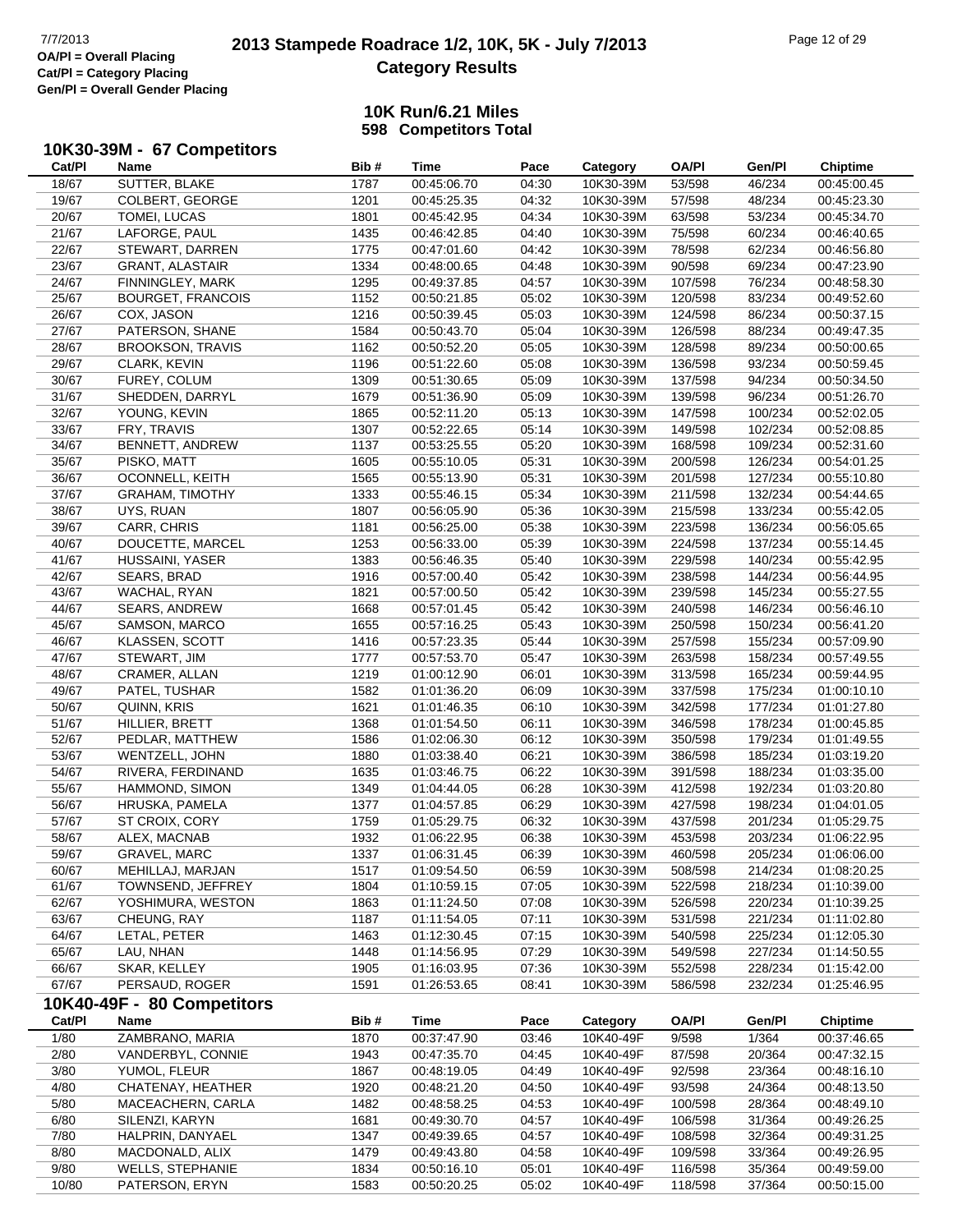# **2013 Stampede Roadrace 1/2, 10K, 5K - July 7/2013** Page 13 of 29<br> **OA/PI** = Overall Placing 2013 Stampede Roadrace 1/2, 10K, 5K - July 7/2013 **Category Results**

### **10K Run/6.21 Miles 598 Competitors Total**

## **10K40-49F - 80 Competitors**

| Cat/PI | Name                      | Bib# | Time        | Pace  | Category  | OA/PI   | Gen/Pl  | <b>Chiptime</b> |
|--------|---------------------------|------|-------------|-------|-----------|---------|---------|-----------------|
| 11/80  | RIEMANN, CAROLYNN         | 1633 | 00:52:26.15 | 05:14 | 10K40-49F | 150/598 | 48/364  | 00:52:17.80     |
| 12/80  | DELANEY, GENEVIEVE        | 1240 | 00:52:46.40 | 05:16 | 10K40-49F | 159/598 | 53/364  | 00:51:58.55     |
| 13/80  | MEAD, THERESA             | 1513 | 00:53:13.25 | 05:19 | 10K40-49F | 165/598 | 57/364  | 00:53:04.95     |
| 14/80  | LEBIHAN, SYLVIE           | 1917 | 00:53:19.05 | 05:19 | 10K40-49F | 167/598 | 59/364  | 00:53:14.35     |
|        |                           |      |             |       | 10K40-49F |         |         |                 |
| 15/80  | CHRISTOFFERSEN, MICHELLE  | 1192 | 00:53:51.05 | 05:23 |           | 174/598 | 62/364  | 00:53:45.30     |
| 16/80  | WOOD STEVENSON, NANLEE    | 1853 | 00:54:01.05 | 05:24 | 10K40-49F | 177/598 | 65/364  | 00:53:55.00     |
| 17/80  | WONG, CAMELIA             | 1848 | 00:54:01.10 | 05:24 | 10K40-49F | 178/598 | 66/364  | 00:53:55.45     |
| 18/80  | <b>WESA, BRENDA</b>       | 1835 | 00:54:14.00 | 05:25 | 10K40-49F | 182/598 | 69/364  | 00:53:58.85     |
| 19/80  | MACDONALD, ANGELA         | 1874 | 00:54:55.45 | 05:29 | 10K40-49F | 193/598 | 72/364  | 00:52:17.25     |
| 20/80  | KAWUCHA, KAREN            | 1409 | 00:55:07.25 | 05:30 | 10K40-49F | 199/598 | 74/364  | 00:54:37.75     |
| 21/80  | LEMKES, DAWN              | 1461 | 00:55:21.35 | 05:32 | 10K40-49F | 204/598 | 76/364  | 00:54:55.55     |
| 22/80  | CHRISTENSEN, JANIS        | 1189 | 00:55:35.95 | 05:33 | 10K40-49F | 207/598 | 78/364  | 00:55:00.20     |
| 23/80  | SULLIVAN, KELLY           | 1784 | 00:56:09.40 | 05:36 | 10K40-49F | 217/598 | 84/364  | 00:55:56.50     |
| 24/80  | NISHIHATA, ELAINE         | 1555 | 00:56:18.00 | 05:37 | 10K40-49F | 221/598 | 87/364  | 00:56:10.00     |
|        |                           |      |             |       |           |         |         |                 |
| 25/80  | WATTIE, LORRAINE          | 1831 | 00:56:56.95 | 05:41 | 10K40-49F | 236/598 | 94/364  | 00:56:26.90     |
| 26/80  | SAEGER, SIMONE            | 1651 | 00:57:13.20 | 05:43 | 10K40-49F | 247/598 | 98/364  | 00:56:58.90     |
| 27/80  | THORPE, JENNY             | 1799 | 00:57:56.95 | 05:47 | 10K40-49F | 265/598 | 107/364 | 00:57:20.90     |
| 28/80  | <b>JOHNSTON, RICKI</b>    | 1397 | 00:58:08.85 | 05:48 | 10K40-49F | 269/598 | 110/364 | 00:57:37.10     |
| 29/80  | GLOVER, SHANNON           | 1326 | 00:58:09.50 | 05:48 | 10K40-49F | 270/598 | 111/364 | 00:57:38.65     |
| 30/80  | POULOS, TARA              | 1609 | 00:58:19.40 | 05:49 | 10K40-49F | 273/598 | 113/364 | 00:57:53.15     |
| 31/80  | DIRKS, DORIS              | 1892 | 00:58:30.35 | 05:51 | 10K40-49F | 277/598 | 117/364 | 00:58:21.55     |
| 32/80  | <b>GERMAN, VICTORIA</b>   | 1319 | 00:58:58.30 | 05:53 | 10K40-49F | 283/598 | 122/364 | 00:58:14.10     |
| 33/80  | DRIEDGER, VAL             | 1258 | 00:59:03.35 | 05:54 | 10K40-49F | 284/598 | 123/364 | 00:58:44.80     |
| 34/80  | VAREY, JENNIFER           | 1813 | 00:59:05.10 | 05:54 | 10K40-49F | 285/598 | 124/364 | 00:58:21.60     |
|        |                           | 1412 | 00:59:07.50 |       | 10K40-49F |         | 129/364 | 00:58:41.40     |
| 35/80  | KEMP, ANITA               |      |             | 05:54 |           | 290/598 |         |                 |
| 36/80  | CROOKS, MARGO             | 1223 | 00:59:26.85 | 05:56 | 10K40-49F | 297/598 | 133/364 | 00:58:12.25     |
| 37/80  | DONATO, ADRIANNA          | 1915 | 00:59:27.35 | 05:56 | 10K40-49F | 298/598 | 134/364 | 00:59:17.00     |
| 38/80  | MCGURK, HEIDI             | 1500 | 00:59:41.55 | 05:58 | 10K40-49F | 303/598 | 139/364 | 00:58:51.40     |
| 39/80  | <b>BROWN, SUSAN</b>       | 1165 | 00:59:59.30 | 05:59 | 10K40-49F | 310/598 | 146/364 | 00:58:43.95     |
| 40/80  | POWELL, MARIA             | 1699 | 01:01:00.50 | 06:06 | 10K40-49F | 327/598 | 156/364 | 01:00:43.90     |
| 41/80  | STEVENSON, KIM            | 1774 | 01:01:32.15 | 06:09 | 10K40-49F | 336/598 | 162/364 | 01:01:25.30     |
| 42/80  | <b>GUZMAN, NORMA</b>      | 1342 | 01:02:23.15 | 06:14 | 10K40-49F | 353/598 | 174/364 | 01:02:11.20     |
| 43/80  | DUTTON, CARLA             | 1263 | 01:02:35.15 | 06:15 | 10K40-49F | 357/598 | 178/364 | 01:02:17.25     |
| 44/80  | FRANSHAM, SANDY           | 1909 | 01:02:41.50 | 06:16 | 10K40-49F | 361/598 | 180/364 | 01:02:18.65     |
| 45/80  | RICHARDSON, CARA          | 1632 | 01:03:07.20 | 06:18 | 10K40-49F | 371/598 | 188/364 | 01:02:13.60     |
| 46/80  | THOMAS, NEDINE            | 1795 | 01:03:19.00 | 06:19 | 10K40-49F | 375/598 | 191/364 | 01:02:39.75     |
| 47/80  | CORBETT, TANIA            | 1161 | 01:03:21.65 | 06:20 | 10K40-49F | 379/598 | 195/364 | 01:02:29.55     |
| 48/80  | <b>WRIGHT, SHIRLEY</b>    | 1858 | 01:03:28.15 | 06:20 | 10K40-49F | 382/598 | 198/364 | 01:02:22.35     |
|        |                           |      |             |       | 10K40-49F |         |         |                 |
| 49/80  | HILL, CATRIONA            | 1879 | 01:03:38.35 | 06:21 |           | 385/598 | 201/364 | 01:03:20.10     |
| 50/80  | SAMBORSKI, BRENDA         | 1654 | 01:03:54.95 | 06:23 | 10K40-49F | 392/598 | 204/364 | 01:03:45.90     |
| 51/80  | THOMPSON, TRACEY          | 1797 | 01:03:55.90 | 06:23 | 10K40-49F | 393/598 | 205/364 | 01:02:49.55     |
| 52/80  | <b>BURTON, HOLLY</b>      | 1171 | 01:04:05.95 | 06:24 | 10K40-49F | 398/598 | 210/364 | 01:03:25.60     |
| 53/80  | WONG, WENDY               | 1850 | 01:04:40.90 | 06:28 | 10K40-49F | 411/598 | 220/364 | 01:04:17.25     |
| 54/80  | FARLEY, TARA              | 1290 | 01:05:05.40 | 06:30 | 10K40-49F | 429/598 | 230/364 | 01:04:23.05     |
| 55/80  | KOKORUDZ, SHELLEY         | 1420 | 01:05:16.45 | 06:31 | 10K40-49F | 431/598 | 231/364 | 01:04:52.15     |
| 56/80  | DAVIS, COLINDA            | 1233 | 01:05:25.95 | 06:32 | 10K40-49F | 435/598 | 235/364 | 01:04:13.00     |
| 57/80  | KOMAR, ANNE MARIE         | 1422 | 01:05:26.05 | 06:32 | 10K40-49F | 436/598 | 236/364 | 01:04:12.75     |
| 58/80  | WHITE, TABETHA            | 1840 | 01:06:12.65 | 06:37 | 10K40-49F | 451/598 | 249/364 | 01:05:48.65     |
| 59/80  | MOUNTFORD, NIKKI          | 1542 | 01:06:29.95 | 06:38 | 10K40-49F | 457/598 | 253/364 | 01:05:31.00     |
| 60/80  | DANIELS, JERILYNN         | 1231 |             | 06:39 | 10K40-49F | 463/598 | 258/364 |                 |
|        |                           |      | 01:06:33.65 |       |           |         |         | 01:05:53.05     |
| 61/80  | GIOVANOLI, RACHEL         | 1324 | 01:06:48.65 | 06:40 | 10K40-49F | 467/598 | 262/364 | 01:06:25.05     |
| 62/80  | MARTIN, ANNA              | 1489 | 01:08:02.45 | 06:48 | 10K40-49F | 487/598 | 276/364 | 01:06:59.90     |
| 63/80  | <b>BAKER, SHANNON</b>     | 1121 | 01:08:15.05 | 06:49 | 10K40-49F | 488/598 | 277/364 | 01:06:59.70     |
| 64/80  | <b>VERCUIEL, PATRICIA</b> | 1814 | 01:08:37.60 | 06:51 | 10K40-49F | 493/598 | 281/364 | 01:07:16.25     |
| 65/80  | ENGELBRACHT, CYNTHIA      | 1283 | 01:08:47.90 | 06:52 | 10K40-49F | 496/598 | 283/364 | 01:08:31.65     |
| 66/80  | ROCK, LUCY                | 1639 | 01:09:20.60 | 06:56 | 10K40-49F | 499/598 | 286/364 | 01:08:09.30     |
| 67/80  | LAU, CAM                  | 1446 | 01:10:15.95 | 07:01 | 10K40-49F | 510/598 | 296/364 | 01:10:08.90     |
| 68/80  | KUBASEK, GLENDA           | 1948 | 01:11:33.45 | 07:09 | 10K40-49F | 527/598 | 307/364 | 01:10:23.95     |
| 69/80  | D'ARGENT, P. LORI         | 1229 | 01:12:00.80 | 07:12 | 10K40-49F | 533/598 | 312/364 | 01:10:48.45     |
| 70/80  | DAYMAN, CARRIE            | 1236 | 01:12:26.55 | 07:14 | 10K40-49F | 537/598 | 314/364 | 01:11:46.15     |
| 71/80  | CLARK, KIMBERLEY          | 1197 | 01:12:37.25 | 07:15 | 10K40-49F | 541/598 | 316/364 | 01:11:50.80     |
|        |                           |      |             |       |           |         |         |                 |
| 72/80  | WILSON, MARIA             | 1847 | 01:13:04.60 | 07:18 | 10K40-49F | 543/598 | 317/364 | 01:12:00.45     |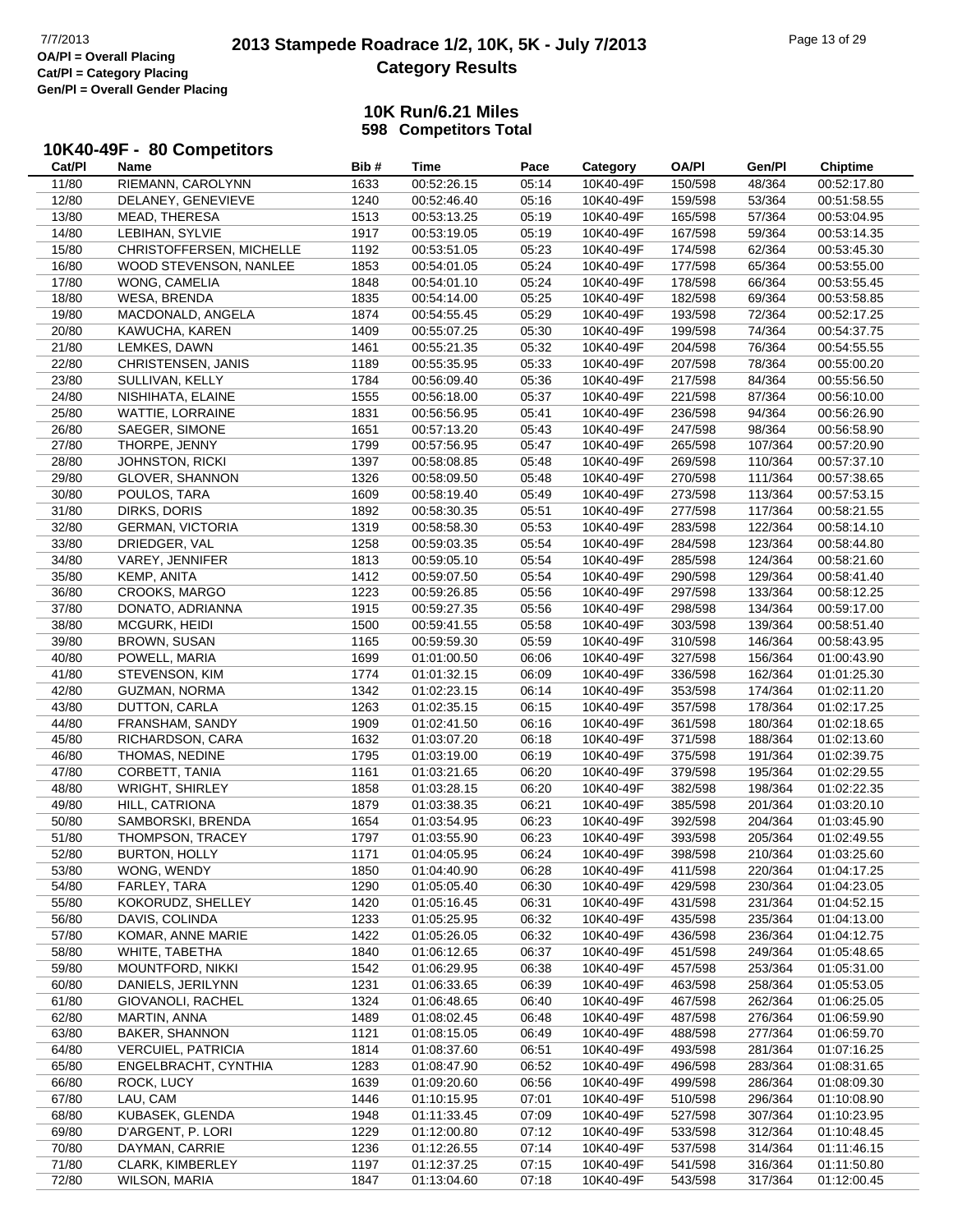### **10K Run/6.21 Miles 598 Competitors Total**

| Cat/PI         | 10K40-49F - 80 Competitors<br>Name | Bib#         | <b>Time</b>                | Pace           | Category               | <b>OA/PI</b>       | Gen/Pl             | <b>Chiptime</b>            |
|----------------|------------------------------------|--------------|----------------------------|----------------|------------------------|--------------------|--------------------|----------------------------|
| 73/80          | BEDARD, BECKY                      | 1135         | 01:13:05.70                | 07:18          | 10K40-49F              | 544/598            | 318/364            | 01:11:55.35                |
| 74/80          | STEWART, JACKELINE                 | 1776         | 01:14:39.05                | 07:27          | 10K40-49F              | 548/598            | 322/364            | 01:13:30.30                |
| 75/80          | LAUZON, KATHY                      | 1450         | 01:15:28.55                | 07:32          | 10K40-49F              | 550/598            | 323/364            | 01:14:13.15                |
| 76/80          | VAN HEMERT, LISA                   | 1812         | 01:16:29.55                | 07:38          | 10K40-49F              | 553/598            | 325/364            | 01:16:21.30                |
| 77/80          | <b>BHALLA, ACHALA</b>              | 1147         | 01:18:10.30                | 07:49          | 10K40-49F              | 560/598            | 332/364            | 01:17:26.70                |
| 78/80          | POWELL, SHELLEY                    | 1614         | 01:19:17.50                | 07:55          | 10K40-49F              | 565/598            | 337/364            | 01:18:46.25                |
| 79/80          | THORP, LAURA                       | 1798         | 01:19:20.40                | 07:56          | 10K40-49F              | 568/598            | 340/364            | 01:18:18.15                |
| 80/80          | BARCLAY, KATE                      | 1922         | 01:21:00.75                | 08:06          | 10K40-49F              | 573/598            | 344/364            | 01:19:37.30                |
|                | 10K40-49M - 55 Competitors         |              |                            |                |                        |                    |                    |                            |
| Cat/Pl         | Name                               | Bib#         | <b>Time</b>                | Pace           | Category               | <b>OA/PI</b>       | Gen/Pl             | <b>Chiptime</b>            |
| 1/55           | <b>COLLIE, MARC</b>                | 1204         | 00:35:26.95                | 03:32          | 10K40-49M              | 3/598              | 3/234              | 00:35:25.20                |
| 2/55           | JANG, STAN                         | 1392         | 00:35:36.05                | 03:33          | 10K40-49M              | 4/598              | 4/234              | 00:35:35.75                |
| 3/55           | KRAMA, AHMED                       | 1881         | 00:37:13.35                | 03:43          | 10K40-49M              | 7/598              | 7/234              | 00:37:10.90                |
| 4/55           | ASNAM, EL MOSTAFA                  | 1895         | 00:37:14.00                | 03:43          | 10K40-49M              | 8/598              | 8/234              | 00:37:13.65                |
| 5/55           | LAMBERTS, JASON                    | 1443         | 00:37:54.20                | 03:47          | 10K40-49M              | 10/598             | 9/234              | 01:06:22.75                |
| 6/55           | MACEACHERN, PAUL                   | 1934         | 00:39:14.15                | 03:55          | 10K40-49M              | 20/598             | 18/234             | 00:39:11.65                |
| 7/55           | <b>ISAKOVICH, YURI</b>             | 1389         | 00:41:23.60                | 04:08          | 10K40-49M              | 36/598             | 32/234             | 00:41:06.05                |
| 8/55           | STADER, RAY                        | 1762         | 00:43:01.70                | 04:18          | 10K40-49M              | 40/598             | 36/234             | 00:42:51.05                |
| 9/55           | FISHER, MIKE                       | 1296         | 00:43:16.50                | 04:19          | 10K40-49M              | 44/598             | 38/234             | 00:43:11.65                |
| 10/55          | WARD, GLENN                        | 1827         | 00:45:12.90                | 04:31          | 10K40-49M              | 54/598             | 47/234             | 00:45:04.60                |
| 11/55          | STRANSKY, JEFF                     | 1782         | 00:45:35.95                | 04:33          | 10K40-49M              | 61/598             | 51/234             | 00:45:00.00                |
| 12/55          | GHAI, SAM                          | 1321         | 00:45:46.35                | 04:34          | 10K40-49M              | 66/598             | 55/234             | 00:45:40.20                |
| 13/55          | <b>CROFT, MARCUS</b>               | 1919         | 00:45:49.95                | 04:34          | 10K40-49M              | 68/598             | 56/234             | 00:45:46.55                |
| 14/55          | MACKAY, MICHAEL                    | 1485         | 00:46:04.00                | 04:36          | 10K40-49M              | 72/598             | 58/234             | 00:45:54.00                |
| 15/55          | MCKAY, RAYMOND                     | 1503         | 00:47:05.90                | 04:42          | 10K40-49M              | 79/598             | 63/234             | 00:46:59.35                |
| 16/55          | KURRANT, DOUGLAS                   | 1431         | 00:47:20.90                | 04:44          | 10K40-49M              | 86/598             | 67/234             | 00:46:47.75                |
| 17/55          | FUNK, RON                          | 1308         | 00:47:39.95                | 04:45          | 10K40-49M              | 88/598             | 68/234             | 00:47:06.30                |
| 18/55          | JOHNSTONE, ROBB                    | 1398         | 00:48:34.50                | 04:51          | 10K40-49M              | 94/598             | 70/234             | 00:48:13.95                |
| 19/55          | <b>WATTERS, ADRIAN</b>             | 1829         | 00:48:59.60                | 04:53          | 10K40-49M              | 102/598            | 74/234             | 00:48:34.80                |
| 20/55          | PLETT, STEVE                       | 1607         | 00:49:51.55                | 04:59          | 10K40-49M              | 111/598            | 77/234             | 00:49:35.05                |
| 21/55          | HUNT, BILL                         | 1382         | 00:50:21.25                | 05:02          | 10K40-49M              | 119/598            | 82/234             | 00:50:15.65                |
| 22/55          | KAWAKAMI, JUN                      | 1918         | 00:50:27.95                | 05:02          | 10K40-49M              | 121/598            | 84/234             | 00:50:19.80                |
| 23/55          | <b>BAREFOOT BARKER, PAUL</b>       | 1126         | 00:50:57.40                | 05:05          | 10K40-49M              | 130/598            | 91/234             | 00:49:53.70                |
| 24/55          | ROSETE, ROB                        | 1643         | 00:51:34.35                | 05:09          | 10K40-49M              | 138/598            | 95/234             | 00:51:17.55                |
| 25/55          | <b>NORTON, NICK</b>                | 1559         | 00:52:11.05                | 05:13          | 10K40-49M              | 146/598            | 99/234             | 00:52:00.85                |
| 26/55          | AGOAWIKE, LEONARD                  | 1105         | 00:52:12.35                | 05:13          | 10K40-49M              | 148/598            | 101/234            | 00:52:05.40                |
| 27/55          | MCLEAN, MICHAEL                    | 1933         | 00:52:33.80                | 05:15          | 10K40-49M              | 153/598            | 104/234            | 00:51:06.60                |
| 28/55          | KHUBER, SAM                        | 1414         | 00:52:35.50                | 05:15          | 10K40-49M              | 155/598            | 105/234            | 00:52:22.00                |
| 29/55          | COLES, KEVIN                       | 1202         | 00:52:57.15                | 05:17          | 10K40-49M              | 160/598            | 107/234            | 00:52:24.15                |
| 30/55          | GAUDET, PAT                        | 1313         | 00:53:41.95                | 05:22          | 10K40-49M              | 170/598            | 110/234            | 00:52:48.10                |
| 31/55          | THEROUX, MICHAEL                   | 1793         | 00:54:08.95                | 05:24          | 10K40-49M              | 179/598            | 113/234            | 00:53:37.00                |
| 32/55          | SIMPSON, ROB                       | 1685         | 00:54:17.75                | 05:25          | 10K40-49M              | 183/598            | 114/234            | 00:54:02.00                |
| 33/55          | BOYER, KEVIN                       | 1156         | 00:54:21.05                | 05:26          | 10K40-49M              | 187/598            | 117/234            | 00:53:56.90                |
| 34/55          | MCMANUS, DAN                       | 1511         | 00:54:27.75                | 05:26          | 10K40-49M              | 188/598            | 118/234            | 00:53:55.30                |
| 35/55          | MACGILLIVRAY, JAY                  | 1484         | 00:55:02.55                | 05:30          | 10K40-49M              | 197/598            | 124/234            | 00:54:46.05                |
| 36/55          | MCKEEN, DOUG                       | 1504         | 00:55:35.95                | 05:33          | 10K40-49M              | 206/598            | 129/234            | 00:54:59.15                |
| 37/55          | LAMBERT, SEAN                      | 1442         | 00:56:42.05                | 05:40          | 10K40-49M              | 226/598            | 138/234            | 00:55:54.10                |
| 38/55          | WOOD, NICK                         | 1852         | 00:56:57.70                | 05:41          | 10K40-49M              | 237/598            | 143/234            | 00:56:35.35                |
| 39/55          | <b>WORKUN, SHANE</b>               | 1855         | 00:57:04.95                | 05:42          | 10K40-49M              | 244/598            | 147/234            | 00:56:41.85                |
| 40/55          | GORDON, GEOFFREY                   | 1331         | 00:57:06.75                | 05:42          | 10K40-49M              | 245/598            | 148/234            | 00:56:18.10                |
| 41/55          | WHITE, MITCHELL                    | 1930         | 01:00:36.05                | 06:03          | 10K40-49M              | 319/598            | 167/234            | 00:59:59.85                |
| 42/55          | <b>BEST, PETER</b>                 | 1144         | 01:00:39.45                | 06:03          | 10K40-49M              | 320/598            | 168/234            | 00:59:32.00                |
| 43/55          | KOKOTT, RYAN                       | 1421         | 01:01:09.75                | 06:06          | 10K40-49M              | 330/598            | 172/234            | 01:01:09.75                |
| 44/55          | HILDEBRANDT, KURTIS                | 1366         | 01:01:10.95                | 06:07          | 10K40-49M              | 331/598            | 173/234            | 01:00:03.80                |
| 45/55          | ELLERGODT, BRENT                   | 1276         | 01:01:36.25                | 06:09          | 10K40-49M              | 338/598            | 176/234            | 01:00:37.25                |
| 46/55          | <b>HILTON, MICHAEL</b>             | 1369         | 01:04:08.50                | 06:24          | 10K40-49M              | 399/598            | 189/234            | 01:03:27.35                |
| 47/55          | BARCLAY, DEREK                     | 1921         | 01:04:51.65                | 06:29          | 10K40-49M              | 422/598            | 194/234            | 01:03:29.30                |
| 48/55          | YIP, STEPHEN                       | 1862         | 01:04:56.45                | 06:29          | 10K40-49M              | 425/598            | 196/234            | 01:04:41.90                |
| 49/55          | AITKEN, DOUG                       | 1107         | 01:05:04.75                | 06:30          | 10K40-49M              | 428/598            | 199/234            | 01:03:48.80                |
| 50/55<br>51/55 | <b>KRAMER, JERRY</b><br>OLAR, JOHN | 1423<br>1569 | 01:05:53.25<br>01:06:24.70 | 06:35<br>06:38 | 10K40-49M<br>10K40-49M | 446/598<br>454/598 | 202/234<br>204/234 | 01:04:55.90                |
| 52/55          | MEAGHER, TREVOR                    | 1514         | 01:06:50.05                | 06:41          | 10K40-49M              | 471/598            | 206/234            | 01:05:15.00<br>01:05:59.55 |
|                |                                    |              |                            |                |                        |                    |                    |                            |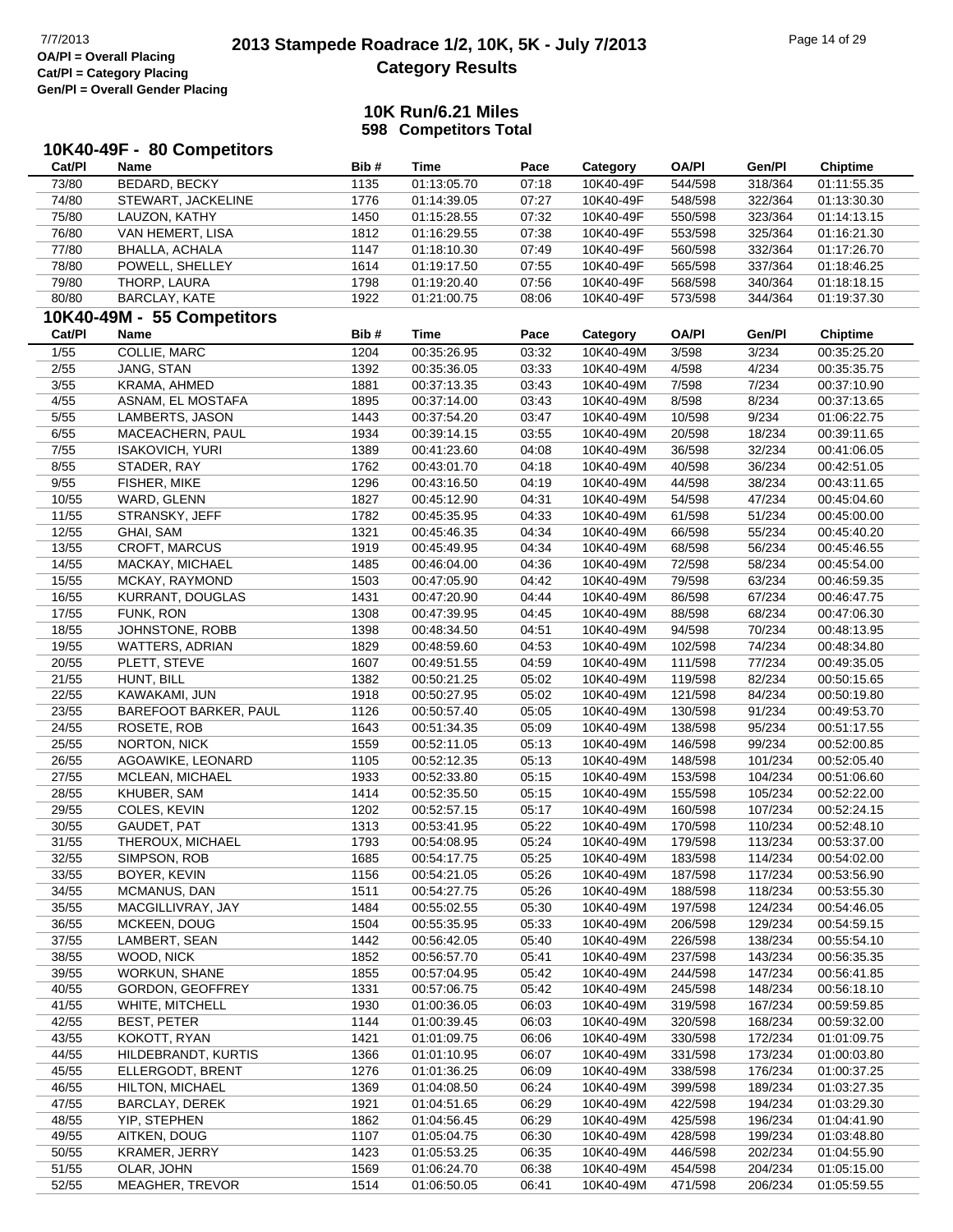#### **10K Run/6.21 Miles 598 Competitors Total**

**10K40-49M - 55 Competitors Cat/Pl Name Bib # Time Pace Category OA/Pl Gen/Pl Chiptime** 53/55 SANESH, BRIAN 1657 01:06:55.45 06:41 10K40-49M 473/598 208/234 01:05:42.25 54/55 FLOYD, JAMES 1300 01:12:27.40 07:14 10K40-49M 538/598 224/234 01:11:47.65 55/55 ZHANG, JINYI 1871 01:34:37.35 09:27 10K40-49M 592/598 233/234 01:33:47.40 **10K50-59F - 49 Competitors Cat/Pl Name Bib # Time Pace Category OA/Pl Gen/Pl Chiptime** 1/49 CRITCHLEY, ELIZABETH 1900 00:50:34.80 05:03 10K50-59F 122/598 38/364 00:50:20.10 2/49 NITSCHE, SARAH 1556 00:51:54.30 05:11 10K50-59F 143/598 46/364 00:51:38.60 3/49 DUNDAS, BARBARA 1886 00:52:59.00 05:17 10K50-59F 161/598 54/364 00:52:38.65 4/49 ELLIOTT, JUDITH 1281 00:54:11.70 05:25 10K50-59F 180/598 67/364 00:53:55.15 5/49 WILLIAMSON, BARBARA 1902 00:55:19.05 05:31 10K50-59F 203/598 75/364 00:55:10.50 6/49 VALGE, EVELYN 1810 00:55:40.65 05:34 10K50-59F 208/598 79/364 00:55:17.80 7/49 BOIVIN, SYLVIE 1150 00:56:51.05 05:41 10K50-59F 232/598 92/364 00:56:35.70 8/49 CHRISTENSEN, SHERRY 1190 00:57:02.25 05:42 10K50-59F 241/598 95/364 00:56:55.00 9/49 MACDONALD-GRAY, BETH 1885 00:57:26.80 05:44 10K50-59F 259/598 103/364 00:57:14.60 10/49 PERCIVAL, DONNA 1588 00:57:41.35 05:46 10K50-59F 260/598 104/364 00:57:30.20 11/49 PHALEN, LINDA 1928 00:59:19.80 05:55 10K50-59F 295/598 132/364 00:58:38.65 12/49 PASIEKA, JANICE 1579 00:59:41.05 05:58 10K50-59F 302/598 138/364 00:59:13.80 13/49 PETURSSON, TANNIS 1908 00:59:42.60 05:58 10K50-59F 304/598 140/364 00:59:00.55 14/49 HUTCHISON, LAURIE 1386 00:59:53.80 05:59 10K50-59F 308/598 144/364 00:58:53.25 15/49 HUME, CATHY 1381 01:00:06.55 06:00 10K50-59F 312/598 148/364 00:59:05.40 16/49 KANJI, YASMIN 1404 01:00:19.45 06:01 10K50-59F 316/598 150/364 00:59:59.40 17/49 RIENDEAU, MARNEY 1628 01:00:54.55 06:05 10K50-59F 325/598 155/364 01:00:30.70 18/49 MILLIGAN, IRENE 1524 01:02:00.20 06:12 10K50-59F 349/598 171/364 01:00:58.70 19/49 SCHAFFLAND, UTE 1661 01:02:46.95 06:16 10K50-59F 363/598 182/364 01:01:46.25 20/49 GERLACH, KARIN 1317 01:02:53.30 06:17 10K50-59F 364/598 183/364 01:02:26.45 21/49 CAMPBELL, SHERYL 1176 01:03:30.70 06:21 10K50-59F 383/598 199/364 01:02:44.75 22/49 GREENFIELD, WENDY 1340 01:03:58.65 06:23 10K50-59F 395/598 207/364 01:03:25.15 23/49 DERBECKER, SUZANNE 1243 01:04:18.95 06:25 10K50-59F 406/598 215/364 01:03:35.35 24/49 MORGAN, LINDA 1536 01:04:29.55 06:26 10K50-59F 407/598 216/364 01:03:57.35 25/49 GOLDIE, JANICE 1328 01:04:37.00 06:27 10K50-59F 408/598 217/364 01:04:14.25 26/49 NEUMANN, JANET 1549 01:04:37.35 06:27 10K50-59F 409/598 218/364 01:04:01.20 27/49 MORNINGSTAR, LANA 1538 01:04:49.05 06:28 10K50-59F 415/598 222/364 01:04:24.90 28/49 CHAN, KATHRYN 1185 01:04:49.55 06:28 10K50-59F 417/598 224/364 01:04:24.00 29/49 RICE, CAROL 1631 01:04:50.55 06:29 10K50-59F 418/598 225/364 01:04:23.95 30/49 MOCH, LORI 1528 01:04:50.65 06:29 10K50-59F 419/598 226/364 01:04:24.05 31/49 MEDING, ELAINE 1515 01:05:23.20 06:32 10K50-59F 433/598 233/364 01:05:05.90 32/49 MOYNIHAN, HELENE 1938 01:05:31.60 06:33 10K50-59F 439/598 238/364 01:05:02.75 33/49 KRENZ, DARLENE 1425 01:05:51.00 06:35 10K50-59F 444/598 243/364 01:05:02.45 34/49 CRAIG, KAREN 1217 01:06:36.40 06:39 10K50-59F 465/598 260/364 01:05:57.05 35/49 TURNQUIST, PATRICIA 1805 01:07:11.70 06:43 10K50-59F 478/598 268/364 01:06:25.50 36/49 VAIL, CECILIA 1808 01:07:37.90 06:45 10K50-59F 483/598 272/364 01:06:50.55 37/49 HEWITT, KAREN 1926 01:08:28.90 06:50 10K50-59F 490/598 279/364 01:08:01.85 38/49 ELLIOTT, ELIZABETH 1280 01:11:35.90 07:09 10K50-59F 528/598 308/364 01:09:31.75 39/49 CHENG, WENDY 1186 01:12:28.80 07:14 10K50-59F 539/598 315/364 01:12:11.05 40/49 ADAMS, FATIN 1104 01:14:29.05 07:26 10K50-59F 547/598 321/364 01:14:20.95 41/49 SADLER, SALLY 1650 01:15:28.65 07:32 10K50-59F 551/598 324/364 01:14:12.45 42/49 ISAAC, MYRNA 1945 01:18:31.75 07:51 10K50-59F 561/598 333/364 01:17:53.20 43/49 MAY, SUSAN 1491 01:18:34.70 07:51 10K50-59F 562/598 334/364 01:17:56.35 44/49 TOEWS, JANICE 1800 01:18:35.75 07:51 10K50-59F 563/598 335/364 01:17:57.80 45/49 CRUXTON, DIANE 1224 01:19:20.00 07:56 10K50-59F 567/598 339/364 01:18:17.15 46/49 JORDAN, VICKIE 1401 01:19:48.10 07:58 10K50-59F 570/598 342/364 01:19:20.95 47/49 MAMMONE, KAREN 1405 01:22:42.90 08:16 10K50-59F 579/598 350/364 01:21:51.45 48/49 GALLAGHER, MARY 1310 01:37:36.10 09:45 10K50-59F 594/598 360/364 01:36:29.85 49/49 LOUW, ELIZE 1475 01:52:41.45 11:16 10K50-59F 598/598 364/364 01:51:19.50 **10K50-59M - 42 Competitors Cat/Pl Name Bib # Time Pace Category OA/Pl Gen/Pl Chiptime** 1/42 BAMBURY, DON 1122 00:37:54.55 03:47 10K50-59M 11/598 10/234 00:37:53.30 2/42 EVANS, DOUGLAS 1286 00:40:10.25 04:01 10K50-59M 25/598 22/234 00:40:08.05 3/42 SKEA, KEN 1688 00:41:02.00 04:06 10K50-59M 32/598 28/234 00:40:58.35 4/42 KILBACK, DREW 1415 00:41:20.95 04:08 10K50-59M 35/598 31/234 00:41:12.85 5/42 JOHNSON, KEN 1396 00:42:32.55 04:15 10K50-59M 38/598 34/234 00:42:30.55

6/42 VAIL, PETER 1809 00:43:17.65 04:19 10K50-59M 45/598 39/234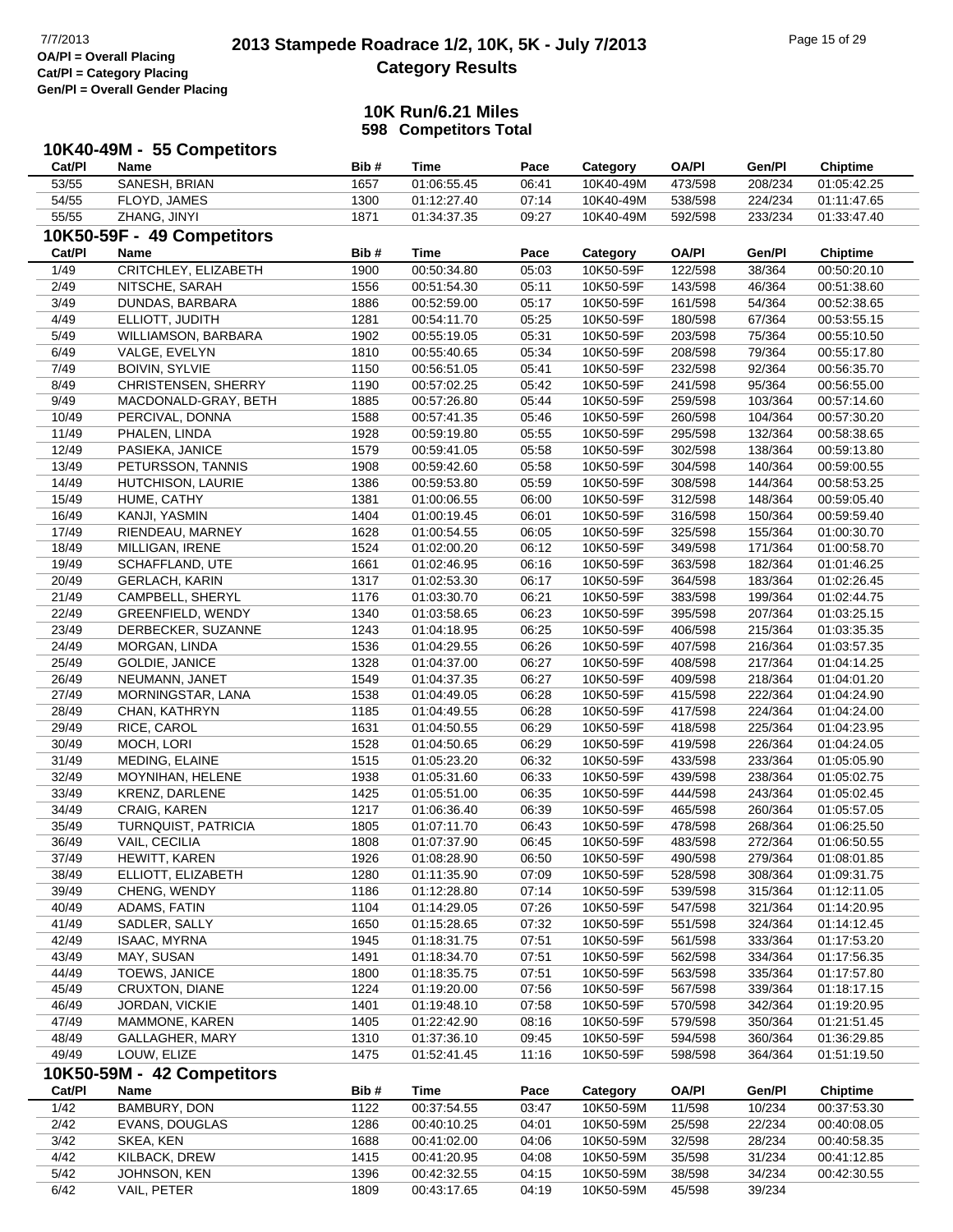# **2013 Stampede Roadrace 1/2, 10K, 5K - July 7/2013** Page 16 of 29<br> **OA/PI** = Overall Placing 2013 Stampede Roadrace 1/2, 10K, 5K - July 7/2013 **Category Results**

### **10K Run/6.21 Miles 598 Competitors Total**

## **10K50-59M - 42 Competitors**

| Cat/PI | Name                       | Bib# | Time        | Pace  | Category  | <b>OA/PI</b> | Gen/Pl  | <b>Chiptime</b> |
|--------|----------------------------|------|-------------|-------|-----------|--------------|---------|-----------------|
|        |                            |      |             |       |           |              |         | 00:43:14.05     |
| 7/42   | MCLEAN, BYRON              | 1507 | 00:44:20.05 | 04:26 | 10K50-59M | 49/598       | 43/234  | 00:44:17.55     |
| 8/42   | GOLDING, CHRIS             | 1889 | 00:45:55.45 | 04:35 | 10K50-59M | 71/598       | 57/234  | 00:45:52.30     |
| 9/42   | KATHOL, BRIAN              | 1408 | 00:48:59.05 | 04:53 | 10K50-59M | 101/598      | 73/234  | 00:48:52.50     |
| 10/42  | RAFF, TIMOTHY              | 1623 | 00:50:13.15 | 05:01 | 10K50-59M | 114/598      | 80/234  | 00:49:57.40     |
| 11/42  | NIXON, GERRY               | 1557 | 00:50:35.15 | 05:03 | 10K50-59M | 123/598      | 85/234  | 00:50:22.10     |
| 12/42  | CZECHOWSKYJ, TERRY         | 1228 | 00:52:29.90 | 05:14 | 10K50-59M | 151/598      | 103/234 | 00:52:01.55     |
| 13/42  | <b>BRUNSKILL, BILL</b>     | 1166 | 00:52:36.45 | 05:15 | 10K50-59M | 156/598      | 106/234 | 00:51:37.70     |
| 14/42  | KEELING, JAMES             | 1410 | 00:53:45.50 | 05:22 | 10K50-59M | 172/598      | 112/234 | 00:52:27.60     |
| 15/42  | HALPENNY, CURT             | 1346 | 00:54:19.60 | 05:25 | 10K50-59M | 185/598      | 116/234 | 00:53:59.20     |
| 16/42  | SMITH, KEVIN               | 1694 | 00:54:33.85 | 05:27 | 10K50-59M | 189/598      | 119/234 | 00:54:12.50     |
| 17/42  | DUECK, WARREN              | 1898 | 00:54:53.70 | 05:29 | 10K50-59M | 191/598      | 120/234 | 00:54:12.05     |
| 18/42  | WIEBE, WARREN              | 1842 | 00:54:55.05 | 05:29 | 10K50-59M | 192/598      | 121/234 | 00:54:42.55     |
| 19/42  | GORMAN, WESLEY             | 1332 | 00:54:55.55 | 05:29 | 10K50-59M | 194/598      | 122/234 | 00:54:42.40     |
| 20/42  | FOWLER, WILLIAM            | 1897 | 00:55:07.05 | 05:30 | 10K50-59M | 198/598      | 125/234 | 00:54:33.10     |
| 21/42  | WESA, KEVIN                | 1882 | 00:56:11.05 | 05:37 | 10K50-59M | 218/598      | 134/234 | 00:55:56.65     |
|        |                            |      |             |       |           |              |         |                 |
| 22/42  | BOYCHUK, BOB               | 1155 | 00:56:45.55 | 05:40 | 10K50-59M | 227/598      | 139/234 | 00:56:20.00     |
| 23/42  | UYS, CLOETE                | 1806 | 00:56:52.70 | 05:41 | 10K50-59M | 233/598      | 141/234 | 00:56:24.45     |
| 24/42  | ELLIOTT, ALBERT            | 1278 | 00:57:08.20 | 05:42 | 10K50-59M | 246/598      | 149/234 | 00:56:46.15     |
| 25/42  | JONGMANS, JEFF             | 1399 | 00:57:19.95 | 05:43 | 10K50-59M | 254/598      | 152/234 | 00:56:17.40     |
| 26/42  | MCINTOSH, RALPH            | 1502 | 00:57:21.10 | 05:44 | 10K50-59M | 255/598      | 153/234 | 00:56:34.10     |
| 27/42  | HALL, RANDALL              | 1345 | 00:57:21.90 | 05:44 | 10K50-59M | 256/598      | 154/234 | 00:57:05.85     |
| 28/42  | MONTGOMERY-ANDERS, STEEN   | 1532 | 00:58:11.85 | 05:49 | 10K50-59M | 271/598      | 160/234 | 00:57:41.60     |
| 29/42  | YOUNGER, BRIAN             | 1866 | 01:00:13.30 | 06:01 | 10K50-59M | 314/598      | 166/234 | 00:59:32.10     |
| 30/42  | FIELD, STEVE               | 1293 | 01:00:49.60 | 06:04 | 10K50-59M | 324/598      | 170/234 | 00:59:32.80     |
| 31/42  | GAUDET, GREG               | 1312 | 01:00:54.65 | 06:05 | 10K50-59M | 326/598      | 171/234 | 01:00:31.80     |
| 32/42  | TAYLOR, JEFF               | 1790 | 01:01:11.85 | 06:07 | 10K50-59M | 332/598      | 174/234 | 01:00:08.50     |
| 33/42  | WALLACE, KERRY             | 1825 | 01:03:05.85 | 06:18 | 10K50-59M | 369/598      | 183/234 | 01:01:59.95     |
| 34/42  | JANEWSKI, MURRAY           | 1391 | 01:03:44.50 | 06:22 | 10K50-59M | 388/598      | 187/234 | 01:03:11.85     |
| 35/42  | HART, GERRY                | 1356 | 01:07:11.60 | 06:43 | 10K50-59M | 477/598      | 210/234 | 01:06:24.95     |
| 36/42  | AIELLO, ROBERT             | 1106 | 01:07:20.80 | 06:44 | 10K50-59M | 479/598      | 211/234 | 01:06:02.45     |
| 37/42  | HOPKINS, ERIC              | 1374 | 01:08:31.55 | 06:51 | 10K50-59M | 491/598      | 212/234 | 01:07:15.70     |
| 38/42  | LEAL, TIM                  | 1452 | 01:10:48.15 | 07:04 | 10K50-59M | 517/598      | 216/234 | 01:10:00.65     |
| 39/42  | KUIJPER, PETER             | 1429 | 01:11:07.25 | 07:06 | 10K50-59M | 523/598      | 219/234 | 01:10:33.90     |
| 40/42  | KUHL, GREG                 | 1427 | 01:13:01.65 | 07:18 | 10K50-59M | 542/598      | 226/234 | 01:12:47.90     |
| 41/42  | MAMMONE, TONY              | 1803 | 01:22:43.05 | 08:16 | 10K50-59M | 580/598      | 230/234 | 01:21:52.25     |
| 42/42  | <b>MEYER, RUSSELL</b>      | 1521 | 01:35:23.20 | 09:32 | 10K50-59M | 593/598      | 234/234 | 01:34:32.65     |
|        | 10K60-69F - 8 Competitors  |      |             |       |           |              |         |                 |
| Cat/PI | Name                       | Bib# | <b>Time</b> | Pace  | Category  | <b>OA/PI</b> | Gen/Pl  | <b>Chiptime</b> |
| 1/8    | <b>LOURENS, INA</b>        | 1474 | 00:47:08.55 | 04:42 | 10K60-69F | 81/598       | 18/364  | 00:45:47.20     |
| 2/8    | SKOV, BONNIE               | 1689 | 00:51:12.10 | 05:07 | 10K60-69F | 133/598      | 41/364  | 00:51:04.95     |
| 3/8    | SUKOVIEFF, DONNA           | 1783 | 01:03:45.85 | 06:22 | 10K60-69F | 390/598      | 203/364 | 01:03:25.95     |
| 4/8    | MCDONALD, JANE             | 1497 | 01:04:49.30 | 06:28 | 10K60-69F | 416/598      | 223/364 | 01:04:25.90     |
| 5/8    | DOUGLAS, FAY               | 1254 | 01:06:48.75 | 06:40 | 10K60-69F | 469/598      | 264/364 | 01:06:16.70     |
| 6/8    | BRADLEY, MICHELLE          | 1903 | 01:07:36.20 | 06:45 | 10K60-69F | 482/598      | 271/364 | 01:06:43.85     |
| 7/8    | HENDERSON, EDITH           | 1363 | 01:20:22.10 | 08:02 | 10K60-69F | 571/598      | 343/364 | 01:19:11.55     |
| 8/8    | OPINKO, BARB               | 1572 | 01:30:47.20 | 09:04 | 10K60-69F | 590/598      | 358/364 | 01:29:40.95     |
|        | 10K60-69M - 17 Competitors |      |             |       |           |              |         |                 |
| Cat/PI | Name                       | Bib# | <b>Time</b> | Pace  | Category  | <b>OA/PI</b> | Gen/Pl  | <b>Chiptime</b> |
| 1/17   | WYLIE, MICHAEL             | 1860 | 00:45:29.30 | 04:32 | 10K60-69M | 59/598       | 50/234  | 00:45:21.95     |
| 2/17   | LEE, DON                   | 1457 | 00:47:08.95 | 04:42 | 10K60-69M | 82/598       | 64/234  | 00:47:04.55     |
| 3/17   | LUTES, BARRY               | 1478 | 00:48:53.95 | 04:53 | 10K60-69M | 98/598       | 72/234  | 00:48:41.00     |
|        |                            |      |             |       |           |              |         |                 |
| 4/17   | BOWEN, VAUGHAN             | 1154 | 00:50:14.40 | 05:01 | 10K60-69M | 115/598      | 81/234  | 00:50:12.20     |
| 5/17   | MCLEAN, DOUG               | 1508 | 00:51:53.50 | 05:11 | 10K60-69M | 142/598      | 97/234  | 00:51:48.00     |
| 6/17   | YELLIN, ALLAN              | 1861 | 00:54:18.75 | 05:25 | 10K60-69M | 184/598      | 115/234 | 00:53:58.70     |
| 7/17   | BRYDLE, GRANT              | 1167 | 00:57:45.75 | 05:46 | 10K60-69M | 261/598      | 157/234 | 00:57:34.70     |
| 8/17   | FORD, TOM                  | 1304 | 00:58:08.15 | 05:48 | 10K60-69M | 268/598      | 159/234 | 00:57:36.85     |
| 9/17   | SADLER, JONATHAN           | 1649 | 00:59:23.45 | 05:56 | 10K60-69M | 296/598      | 164/234 | 00:59:03.60     |
| 10/17  | BRADLEY, JAY               | 1158 | 01:00:46.05 | 06:04 | 10K60-69M | 323/598      | 169/234 | 00:59:56.60     |
| 11/17  | OLSON, DON                 | 1570 | 01:03:02.60 | 06:18 | 10K60-69M | 367/598      | 182/234 | 01:02:03.10     |
| 12/17  | FISHER, JOHN               | 1929 | 01:03:09.65 | 06:18 | 10K60-69M | 372/598      | 184/234 | 01:02:53.00     |
| 13/17  | BROWN, KENT                | 1901 | 01:04:45.05 | 06:28 | 10K60-69M | 413/598      | 193/234 |                 |